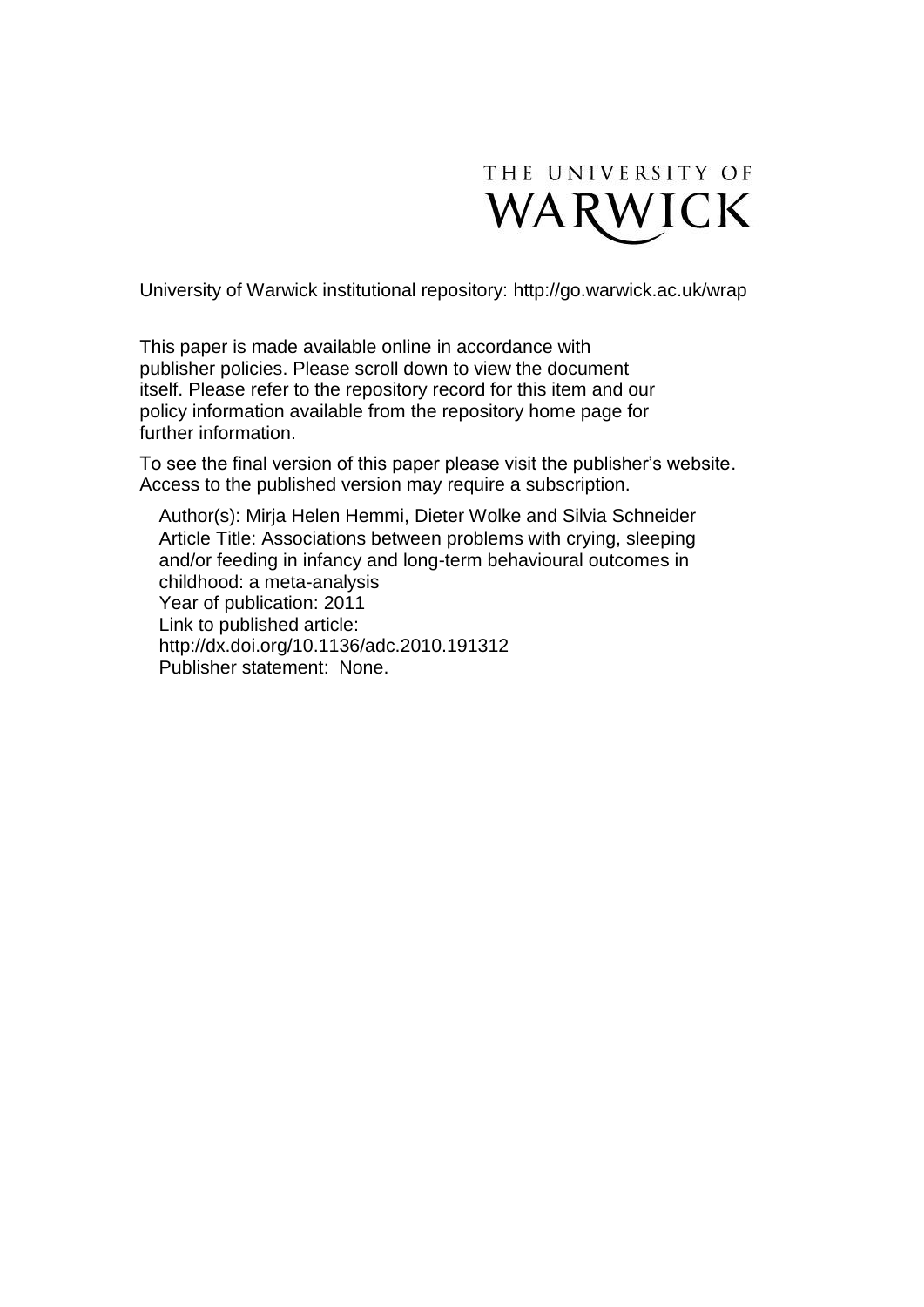# **FULL TITLE**

Associations between problems with crying, sleeping, and / or feeding in Infancy and longterm Behavioural Outcomes in Childhood – A Meta-Analysis

# **SHORT TITLE**

Outcomes in Regulatory Disturbed Children

# **AUTHORS**

Mirja Helen Hemmi, PhD<sup>a</sup> Dieter Wolke, PhD<sup>b</sup> Silvia Schneider, PhD<sup>c</sup>

# **INSTITUTIONAL/PROFESSIONAL AFFILIATIONS**

<sup>a</sup> Swiss Etiological Study of Adjustment and Mental Health (sesam), Institute of Psychology,

University of Basel, Switzerland

b Department of Psychology and Health Sciences Research Institute, Warwick Medical

School, University of Warwick, UK

<sup>c</sup> Department of Clinical Child and Adolescent Psychology, Institute of Psychology,

University of Basel, Switzerland

# **CORRESPONDING AUTHOR**

Correspondence concerning this article should be addressed to Mirja H. Hemmi, Swiss Etiological Study of Adjustment and Mental Health (sesam), national centre of competence in research, Birmannsgasse 8, CH-4009 Basel, Switzerland, phone: +41 61 267 02 88, fax: +41 61 267 02 74, email: mirja.hemmi@unibas.ch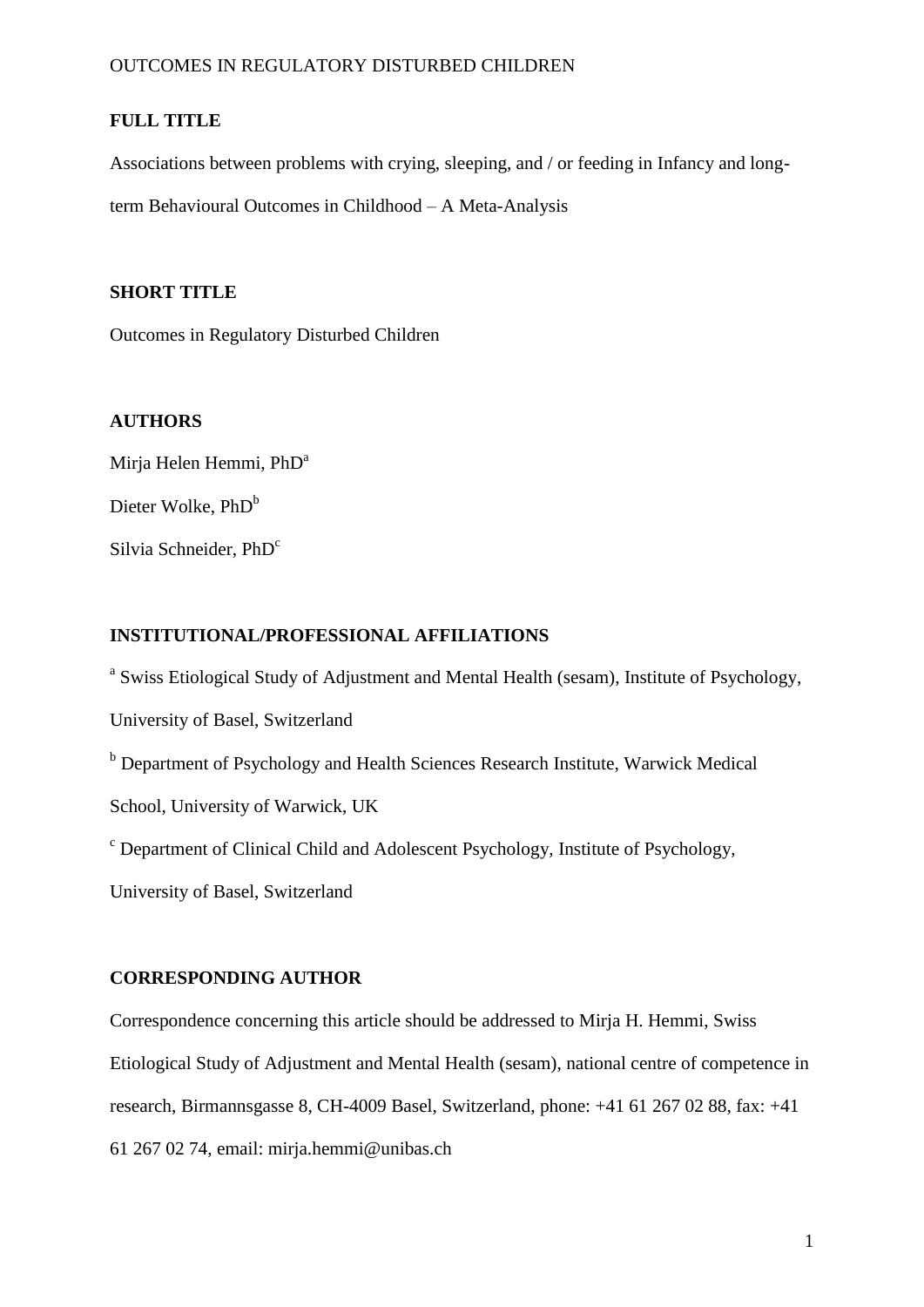# **KEYWORDS**

Infant regulatory problems, excessive crying, feeding problems, sleeping problems, childhood behaviour problems.

# **ABBREVIATIONS**

RP=regulatory problems; BP=behaviour problems; ADHD=attention deficit/hyperactivity problems; ES=weighted mean effect size d; FSN=Fail-Safe N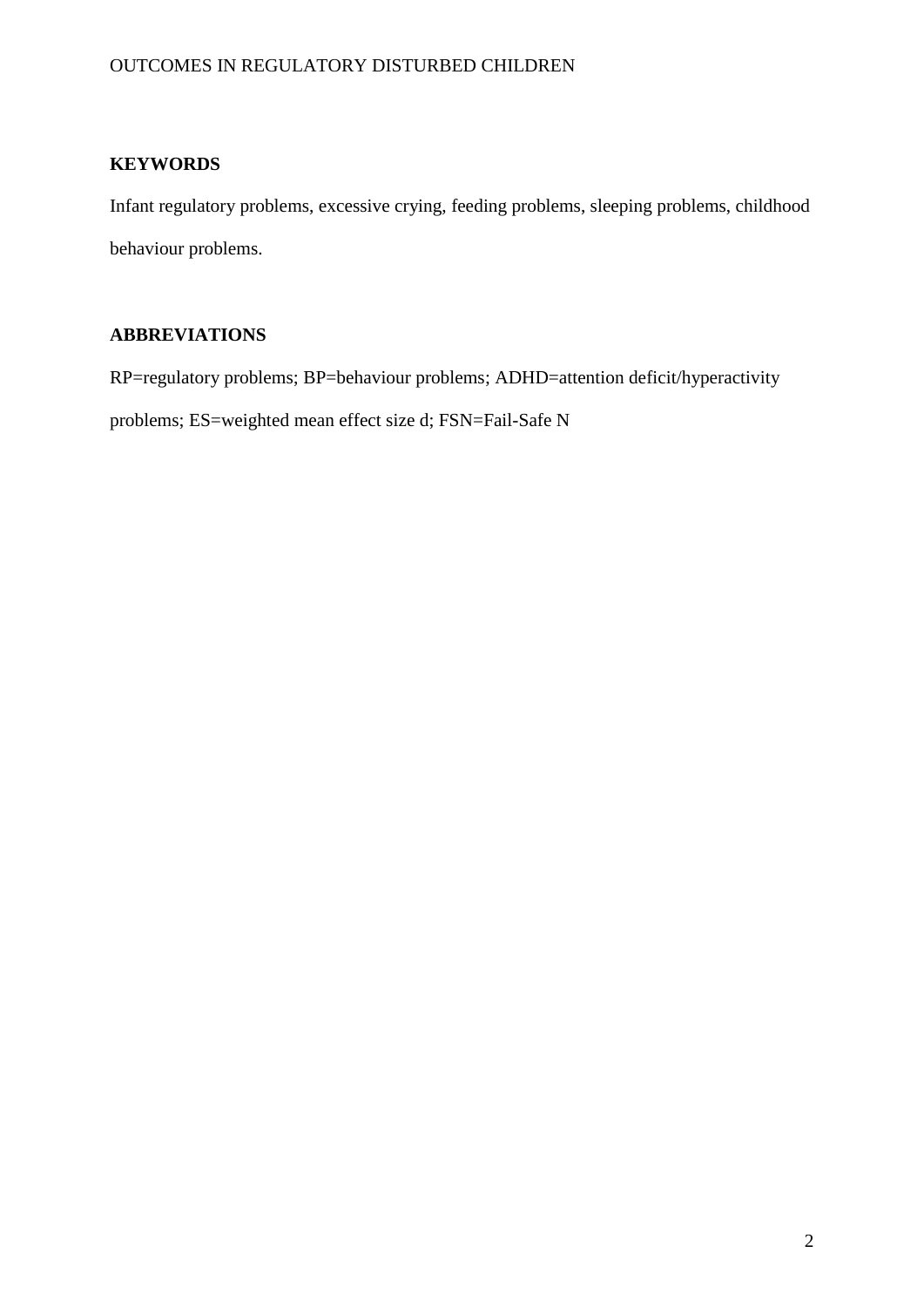#### **ABSTRACT**

*Objective*: Infant excessive crying, sleeping, or feeding problems, often referred to as infant regulatory problems, are found in approximately 20% of infants. Uncertain is whether regulatory problems are predictors for behaviour problems. We conducted a quantitative meta-analysis of 22 studies testing the association between regulatory problems and internalizing, externalizing, and ADHD problems.

*Methods*: All longitudinal studies from 1987 to 2006 that tested the association between infant regulatory problems and childhood behaviour problems statistically were included in the meta-analysis. A total of 16'848 children (1'935 with regulatory problems) were tested. We used Cohen's d to express the association between regulatory problems and behaviour problems. Heterogeneity of the effect sizes was assessed using the I-squared statistics and meta-ANOVAs and meta-regressions were conducted to assess the influence of moderators. Rosenthal's classic fail-safe N and correlation of sample sizes to effect sizes were used to assess publication bias.

*Results*: The weighted mean effect size (ES) for the main regulatory problems – behaviour problems association was .41 (95%CI=.28 to .54) indicating that children with former regulatory problems show more behaviour problems in childhood than controls. Externalizing and ADHD problems were the strongest outcome of any regulatory problem indicated by the highest fail-safe-N and lowest correlation of sample size to effect size. Meta-ANOVA's revealed no significant moderating influences of regulatory problem co-morbidity  $(I^2=44.0;$ p>.05), type ( $I^2$ =41.8; p>.05), or duration ( $I^2$ =44.0; p>.05). However, cumulative problems and clinical referral increased the risk of behaviour problems.

*Conclusions*: The meta-analyses suggest that children with former regulatory problems show more behaviour problems in childhood than controls, particularly in multi-problem families.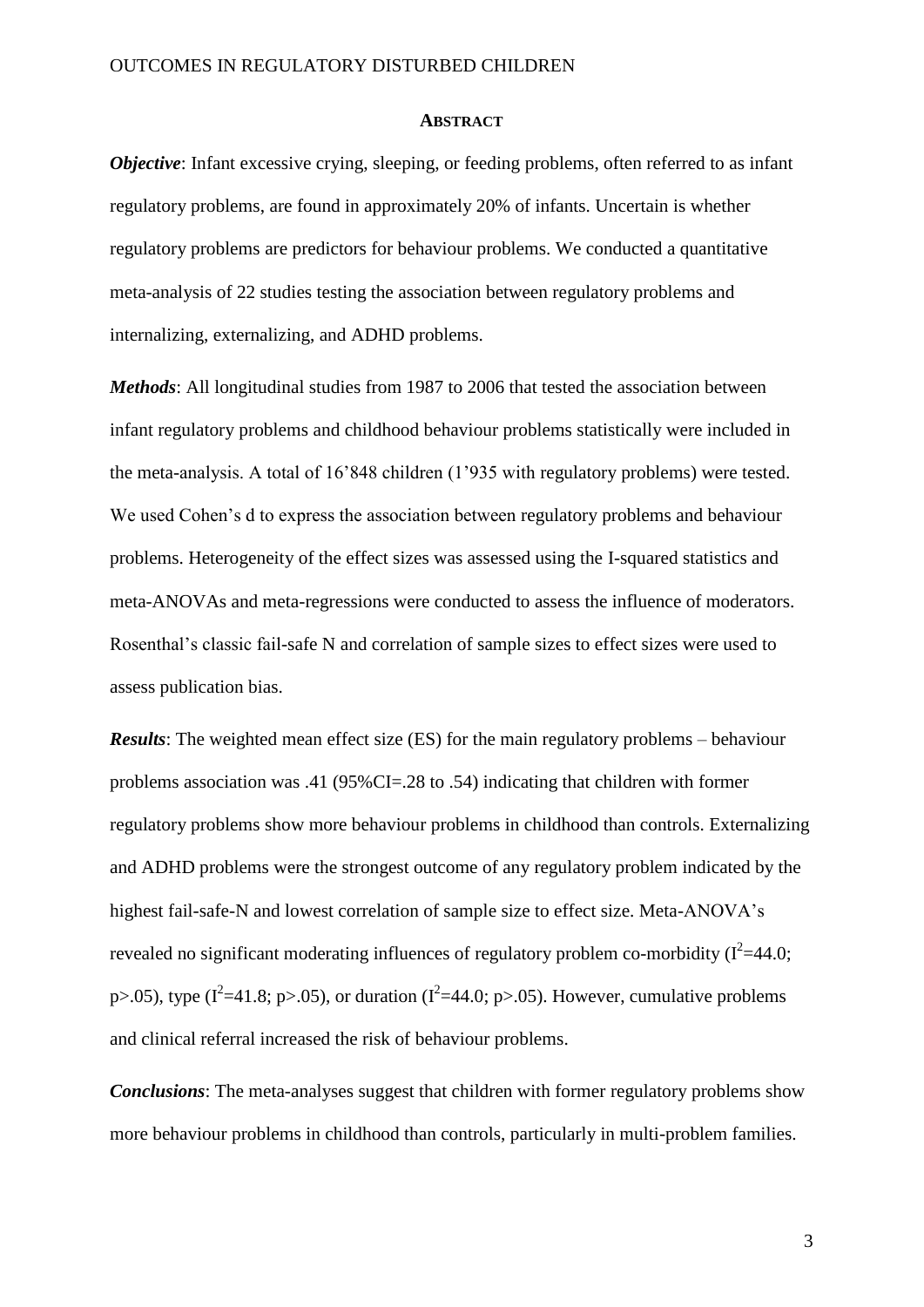There is a need of further studies to assess behavioural outcomes of former sleep, feeding, or multiple disturbed children.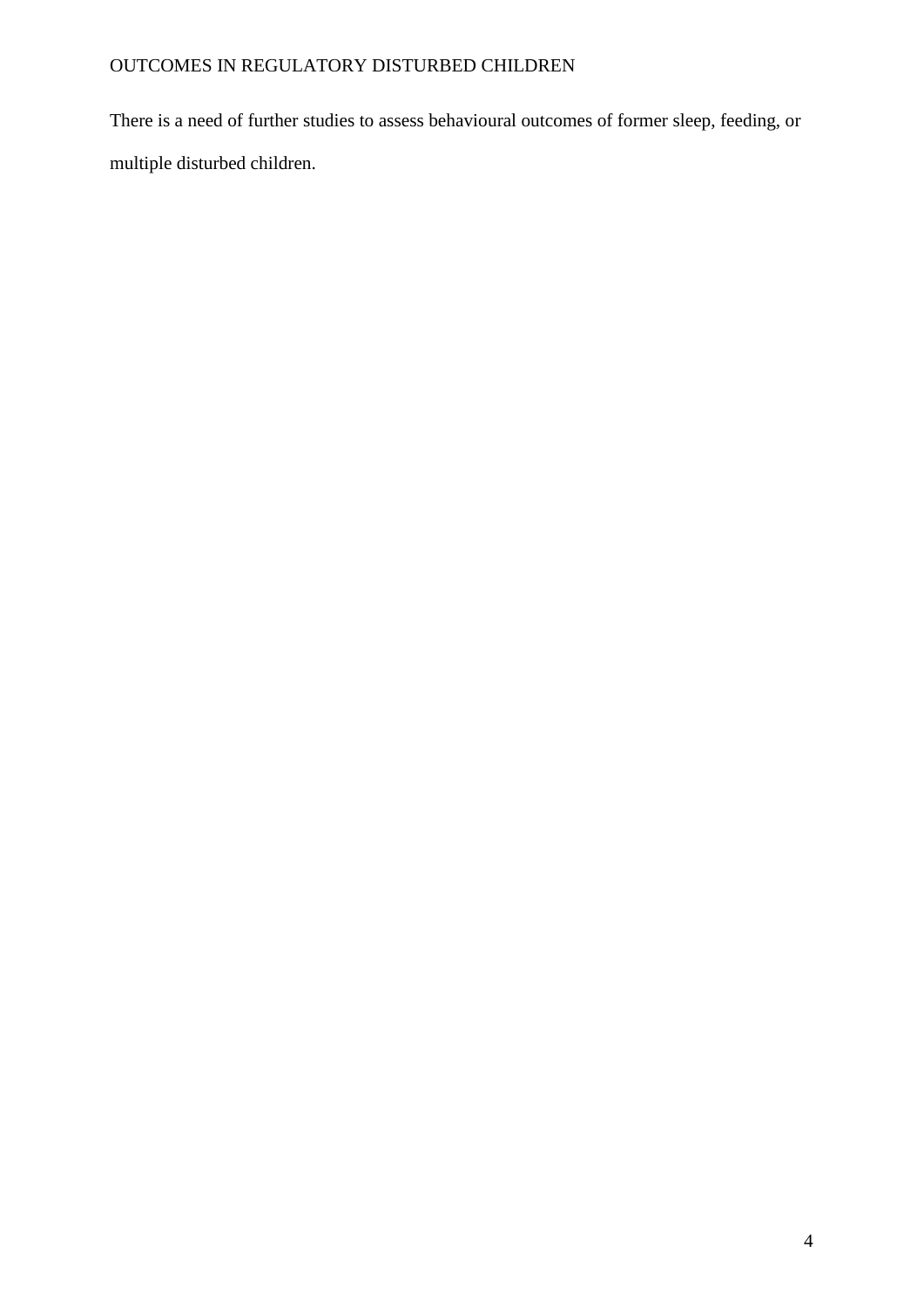### **INTRODUCTION**

Approximately 20% of all infants show symptoms of excessive crying, sleeping difficulties, and/or feeding problems, often referred to as regulatory problems (RP), in the first year of life.(1-4) RP are a common concern of parents resulting in frequent help seeking, family disruption, and considerable costs for the health services.(5, 6) Within clinical classification systems,(7) infants with RP have difficulties with self-regulation of fussiness, irritability, or coping with change i.e. they cry longer, need longer despite assistance to settle back to sleep once awoken or have problems to overcome neophobia to new foods.

Although RP are transient in the majority of infants they are stable across the preschool years for a considerable minority of children.(8) Question arise whether RP are associated with adverse child behaviour. Transient RP, most notably excessive crying within the first three months, has been reported to show an overall good prognosis without any negative longterm consequences in the behaviour (9-11) whereas persistent and / or multiple RP have been reported to affect the child's behaviour long term. (4, 12-15) Some etiological models suggest that the hyper sensitivity to stimuli,(12) ineffective regulatory competences,(16) or early deficit in executive control,(13, 15) may be early precursors pointing to less effective regulation of behaviour later in childhood.

The aim of this meta-analysis was first, to identify the nature and strength of associations between RP in early infancy and behaviour problems (BP) in childhood. Secondly, the analysis of moderator variables was conducted in order to aid explanation of relationships between early RP and BP in childhood.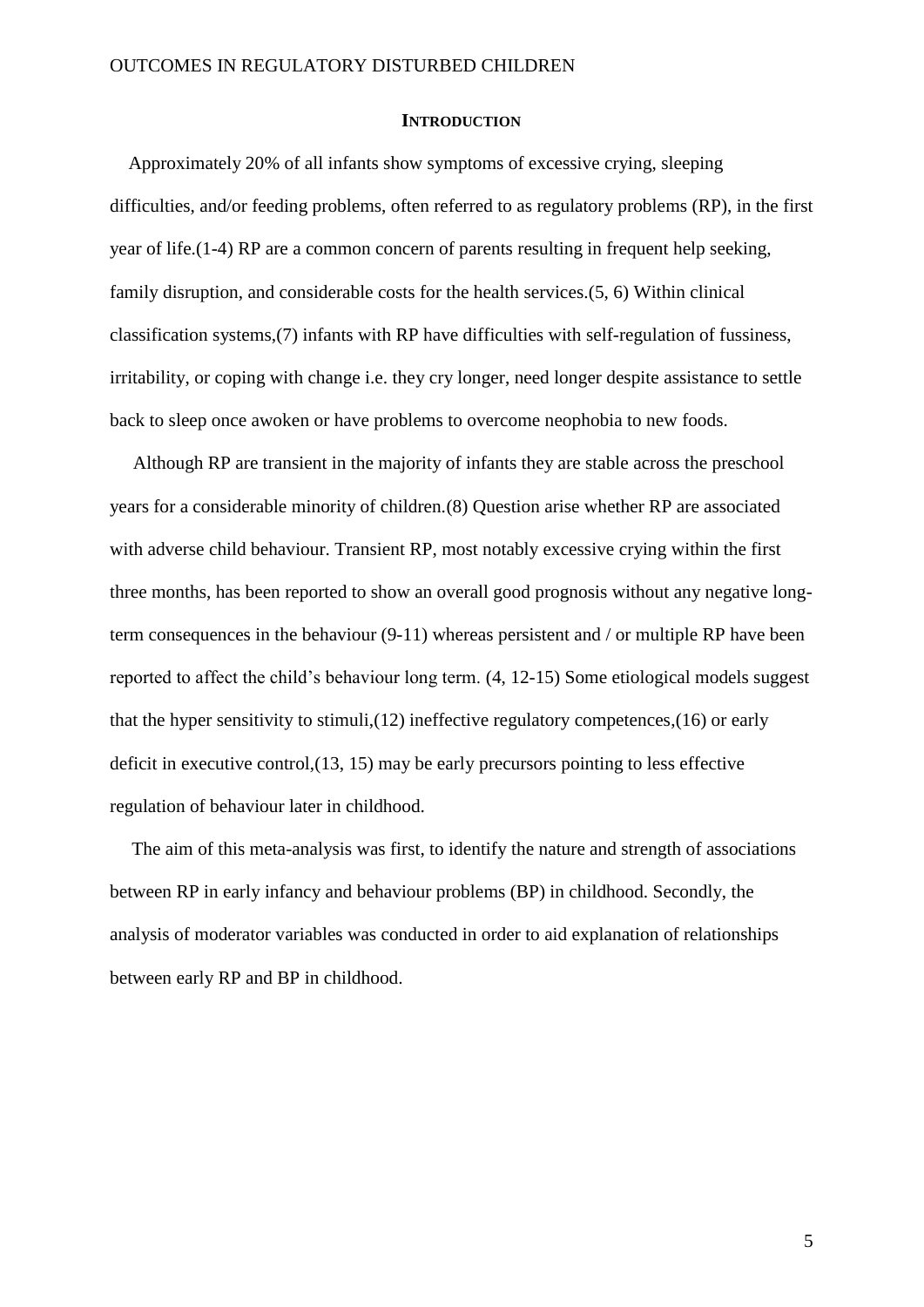#### **METHODS**

## **Selection of studies:**

A computer based literature search for studies presenting quantitative data on the association between RP in infancy and BP in childhood was performed using PubMed, PsychInfo and Google Scholar database, with the following keywords: *colic, excessive / persistent crying, sleeping / feeding problem, infant sleep, night waking, infant feeding / refusal to eat, choosy, picky*, *psychopathology, behaviour problem, behavioural outcome, preschool, childhood, attention, ADHD, hyperactivity, hyperkinetic, characteristic, follow-up, longitudinal study, prospective*. In addition, the bibliography of all relevant studies was reviewed and authors were contacted for further unpublished manuscripts. These steps produced a study pool of 72 studies (reported in 70 articles) published during the period 1987 to 2006. Twenty-two studies met the inclusion criteria.

## **Inclusion criteria:**

1. RP was confined to crying, sleeping and/or feeding problems within the first year of life occurring as an isolated problem or in combination with each other. 2. Studies had to include a measure of internalizing, externalizing, ADHD, or general BP of the target infant in childhood and the association between infant RP and childhood BP was tested statistically. 3. Only prospective studies including at least one follow-up assessment were included.

Studies reporting on child characteristics not related to RP such as difficult temperament, cognitive functioning, or developmental status were excluded.

#### **Study set:**

Of the final 22 studies, 10 studies reported on consequences of excessive crying, 4 on sleeping problems, 3 on feeding problems, and 5 studies on multiple RP (table 1). The mean age of children at the baseline measurement of RP was 5.2 months  $(\pm 4.8 \text{ SD})$ , 2.6  $(\pm 0.98 \text{ SD})$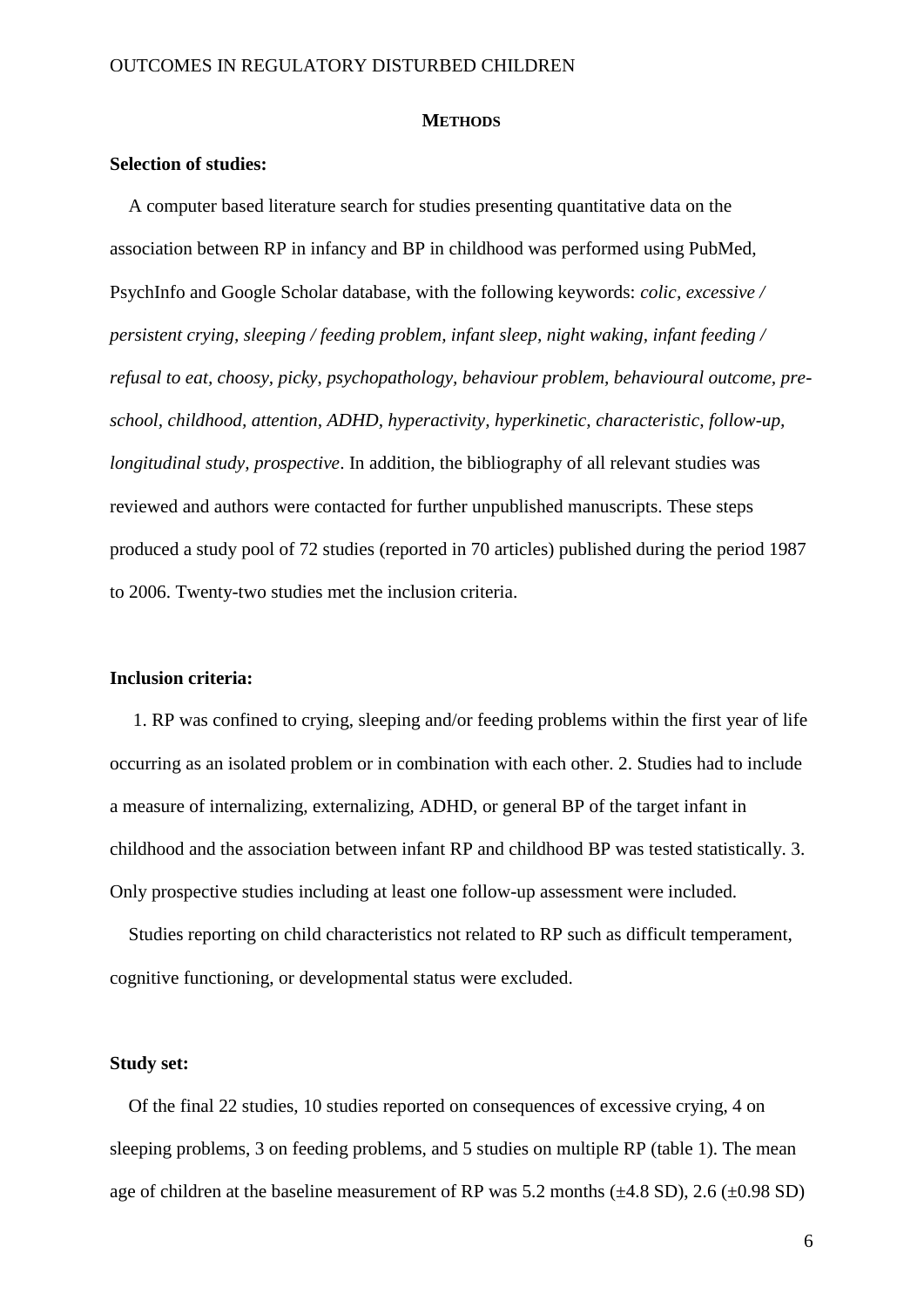for excessive crying; 5.8 ( $\pm$ 3.8 SD) months for sleeping disturbance; 8.1 ( $\pm$ 7.5 SD) months for feeding problems, and  $8.8$  ( $\pm$ 7.1 SD) months for multiple RP. The mean age of children with a crying problem was later than the typical peak crying period in community studies (17, 18) suggesting that the crying problem had persisted in these infants. The participants' age at follow-up assessments ranged from 1.3 years to 10 years (mean age 4.5 years  $\pm 2.3$  SD). A total of 16'848 children (1'935 with RP) participated in the studies. Sufficient information on socio-demographic characteristics of the study sample was only available for 10 studies (table 1). Most of the children were Caucasian (85%), the majority of the mothers were married or lived in a stable relationship (96%) and 77% of the families were classified as "middle" or "high" socioeconomic status. Finally, 59% of the studies referred to community-based samples and 41% to clinically referred samples.

## **Regulatory problems:**

Identification of RP constituted a major challenge to our meta-analysis since no consistent diagnostic criteria exist to date.(19) All studies where RP was considered as a serious problem by the caregiver or a clinician were included (table1). Excessive crying was defined as crying with intense, unsoothable cry bouts without any apparent reasons in the first three months of life.(20) Sleeping problems were categorized as either difficulties in settling at bedtime, or failure to sleep through the night without interruptions.(3, 21) Feeding problems comprised vomiting, food refusal, little appetite, or swallowing problems.(1, 22) Persistent RP was referred to excessive crying exceeding the third month of life and sleeping and feeding problems that occurred at initial assessment and follow-up. Isolated RP referred to one of these three RP types, whereas multiple RP was a combination of either two or three of them. Studies used combinations of parent interviews (60%), questionnaires (41%), infant diaries (32%), or observations (18%) to assess RP. The majority of informants were parents; experts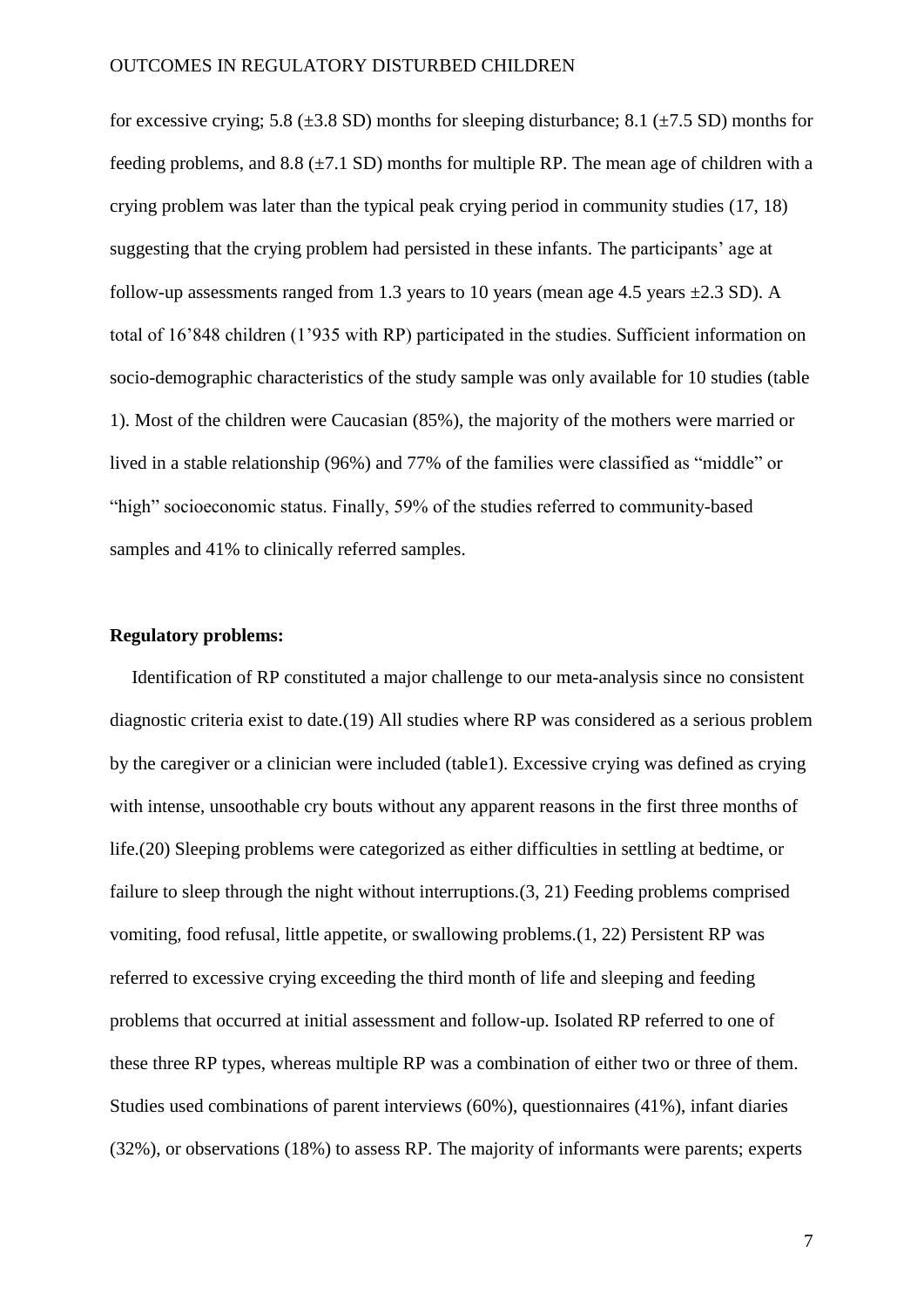(e.g. paediatricians, child health nurse) gave additional information in some studies. Comorbidity was reported in 9 studies, however only 5 studies analyzed multiple RP (table 1).

-- table 1 --

## **Behaviour problems:**

Childhood BP were divided into four categories: internalizing, externalizing, ADHD, and general BP (table 2).(37) Internalizing behaviour comprised anxiety, depression, or withdrawal. Externalizing problems referred to aggressive, destructive, conduct problems, or temper tantrums. ADHD symptoms included hyperactivity, whole ADHD diagnosis, inattention, and concentration problems. General BP referred to any BP that was reported in the studies (i.e. internalizing, externalizing, ADHD, or total scores of BP) (table 2). The informants of BP were the caregiver; child, teacher or clinicians gave additional information in some studies. Fifteen studies reported externalizing BP, eleven studies internalizing BP, 13 studies ADHD problems, and 16 studies reported multiple BP outcomes.

-- table 2 --

## *Number of risk factors:*

A variable "number of risk factors" was constructed to assess the impact of cumulative initial family risk factors and RP characteristics on the RP–BP associations. Number of risk factors comprised adding characteristics of RP (isolated/multiple, transient/persistent) and family risk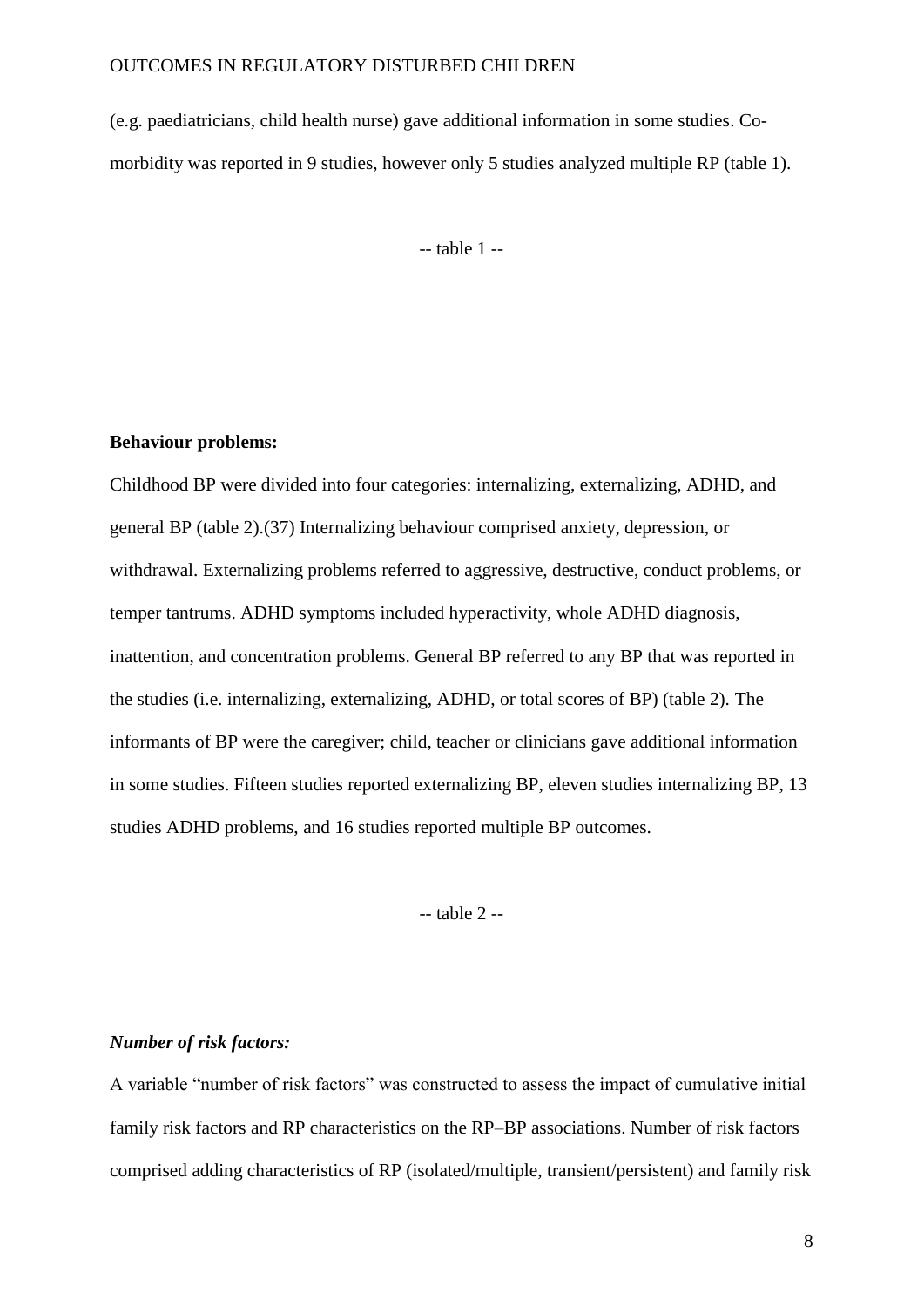factors (table 1) measured at baseline together. A score of 1 refers to isolated or transient RP without any family risk factors prevailing, whereas a maximum score of 6 refers to multiple persistent RP and negative parent-infant interaction, social adversities, a depressed or stressed mother, and a negative family environment.

## **Coding of the studies:**

The first author and a research trainee coded the extracted information from the selected studies independently. To assess inter-coder agreement, regular meetings were held to discuss any differences regarding the data extraction. Inter-coder agreement was high (range: .89 to 1.00) after discussion to resolve disagreement.(38)

### **Meta-analytic method**

We used Cohens' d to express the standaradized mean difference for the occurrence of BP between children with former RP and children without RP. (39) The standardized mean difference is a measure of overlap between distributions, i.e. when different studies use diverse instruments to assess BP, which was the case in this meta-analysis. The effect size reflects the difference between the distributions in the two groups. (40) The random-effects model was used for all calculated weighted mean effect sizes d (ESs) because of the heterogeneity of the study set. Each ES was weighted by the inverse of its variance(40) and was interpreted as followed: 0.2, 0.5, and 0.8 indicate a small, medium and large effect, respectively.(39) Positive ESs imply that former RP children show more BP than non-RP children. Additionally, the z statistic (test of the null) was two-tailed and the p value set at p<.05. To ensure independence of observations, each study contributed only one ES to the analysis by averaging across all RP and BP comparisons contained within each study. When research groups reported multiple follow-ups of the same study sample, one measurement point was randomly selected to avoid a selective bias of ES overestimation for a specific child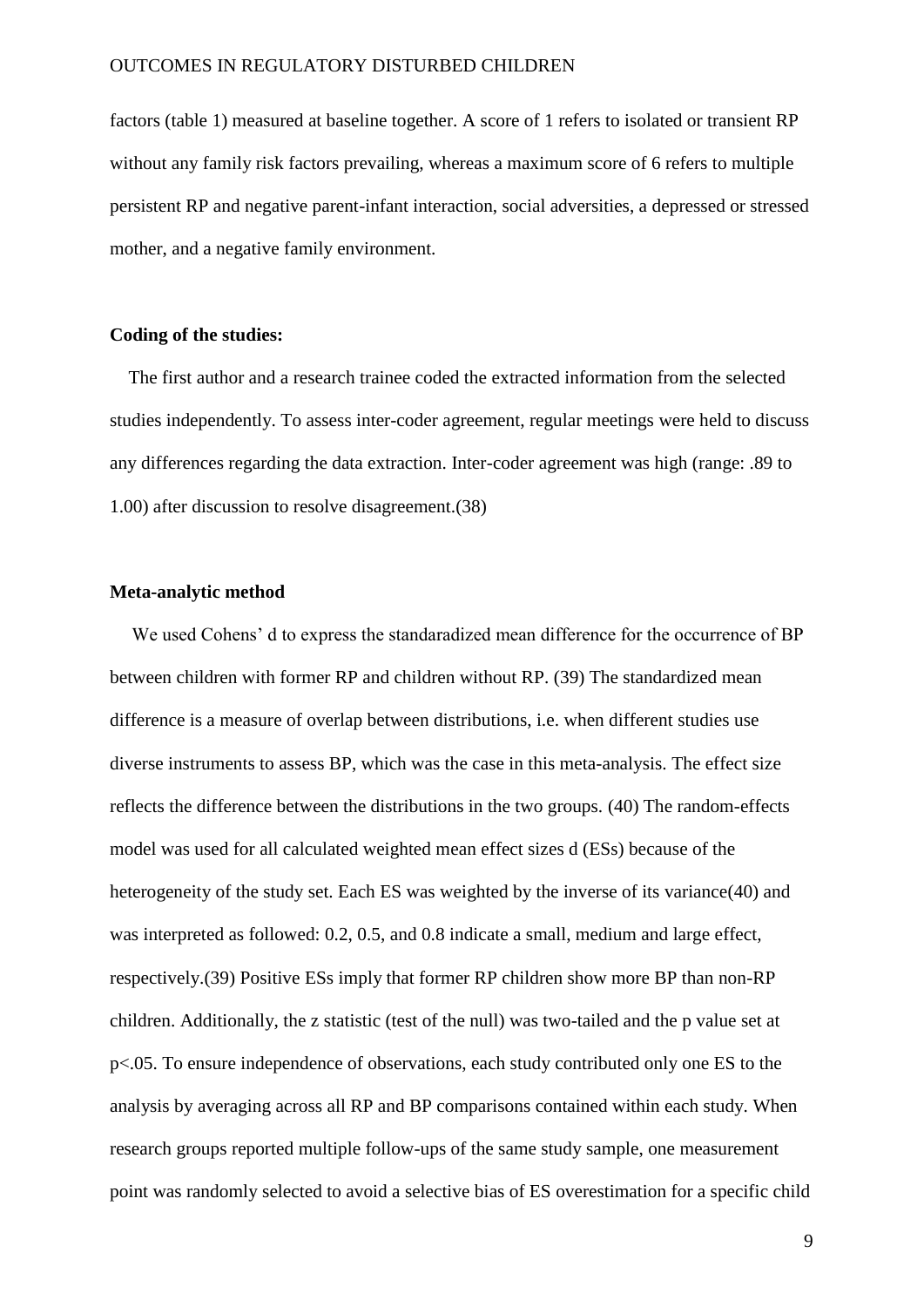age (table 1). Heterogeneity of the ESs was assessed using the I-squared statistic, a measure that assesses the proportion of the observed variance, which reflects real differences in ES. An I-squared near 0 indicates that almost all of the observed variance is spurious, whereas high values indicate that the variation may not be due to sampling error and that moderators may explain the variability.(40). Analyses were carried out in two steps: Primary analyses included testing the main RP-BP association (i.e. any RP–general BP) and all individual RP (crying, feeding, sleeping, and multiple problems) and BP (general, internalizing, externalizing, and ADHD) combinations. In a second step subgroup analyses using meta-ANOVAs and metaregressions were conducted with RP characteristics (RP type, transient/persistent RP, isolated/multiple RP), methodological (RP measurement instrument, RP/BP informant, and sample characteristics), number of risk factors, and the child's age at follow-up for the main and individual RP-BP associations. No attempt for Bonferroni correction was made since the procedure is too conservative and therefore not appropriate for explorative research.(41) However, Rosenthal's classic fail-safe N(42) and correlation of sample size to ES(43) was used to assess publication bias for each association. A negative correlation between sample size and ES is an indicator for a bias against publishing findings that are not statistically significant indicating overestimated ES. (43) For all meta-analytic computations, Comprehensive Meta-Analysis Version 2 was used.(44)

#### **RESULTS**

The weighted mean ES for the main RP-BP association was .41 (95%CI=.28 to .54) indicating a medium effect size (table 3). Children with former RP had more BP in childhood than controls. The homogeneity analyses for the main association ( $I^2$ =44.02; p<.05) as well as for externalizing ( $I^2$ =65.6; p<.001) and ADHD ( $I^2$ =73.0; p<.001) problems were high and significant indicating that moderating variables were likely to exist. Significant medium ES was found for externalizing  $(d=0.51)$  and low-to-medium ESs for internalizing  $(d=0.34)$  and

10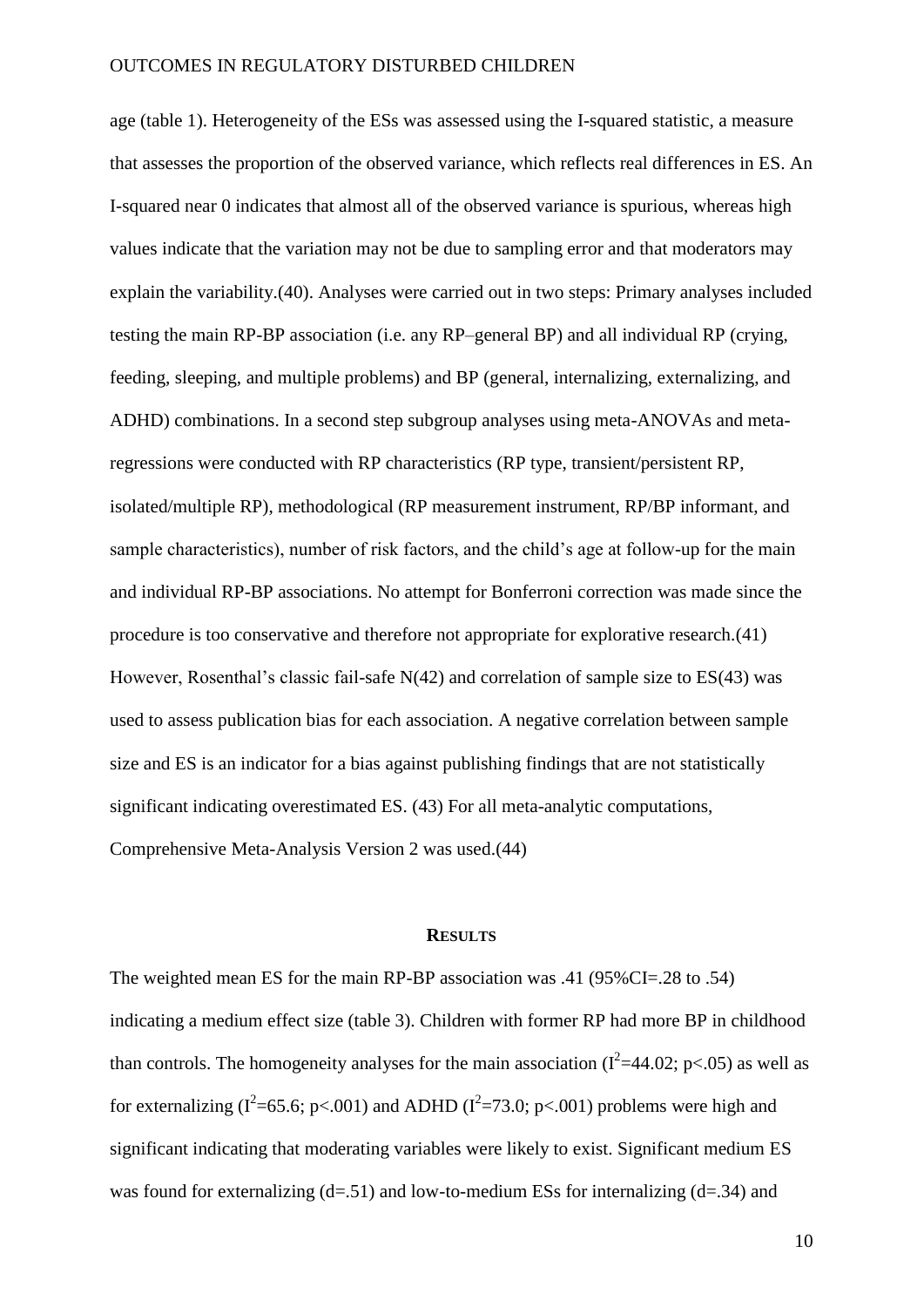ADHD problems (d=.36) for any RP. Crying problems led to the highest ESs: general BP  $(d=0.51)$ , externalizing  $(d=0.56)$ , internalizing  $(d=0.50)$ , and ADHD  $(d=0.42)$ , respectively. Multiple RP and feeding difficulties were only associated to general BP (multiple: d=.45; feeding=.21). Sleeping problems showed inconsistent ESs ranging from small to high: internalizing (d=.24), general BP (d=.42) and ADHD (d=1.30), respectively.<sup>\*</sup>

FSN and negative correlations of sample size and ES indicated possible publication bias in studies for feeding, sleeping, and multiple RP, and where internalizing outcomes were examined (table 3).

## -- Table 3 --

#### **Moderator Analysis**

#### *RP characteristics*

Neither co-morbidity (isolated vs. multiple;  $I^2=44.0$ ; p>.05) nor type of RP (crying, feeding, or sleeping problems;  $I^2$ =41.8; p>.05), or duration (transient vs. persistent;  $I^2$ =44.0; p>.05) was a moderator for the main and all individual associations.

### *Method Factors*

 $\overline{a}$ 

BP informant was a moderator for the main RP–BP comparison. Post-hoc analysis revealed that the ES was larger if expert reported BP rather than caregiver  $(ES_{\text{exper}}=1.10 \text{ vs.})$ ES<sub>caregiver</sub>=.35;  $I^2$ =45.5; p<.05; table 4). There was a trend for RP assessment method to moderate any RP–externalizing problems ( $I^2$ =60.83; p=.07). Post hoc analysis revealed that questionnaires and interviews differed significantly in their ES ( $ES_{\text{onestiomair}} = 22$  vs.  $ES_{interview} = .89$ ;  $I^2 = 53.41$ ; p<.01) but not in respect to infant diaries. The association between

<sup>\*</sup> The findings remained similar if samples with sleeping problems reported below 6 months were excluded.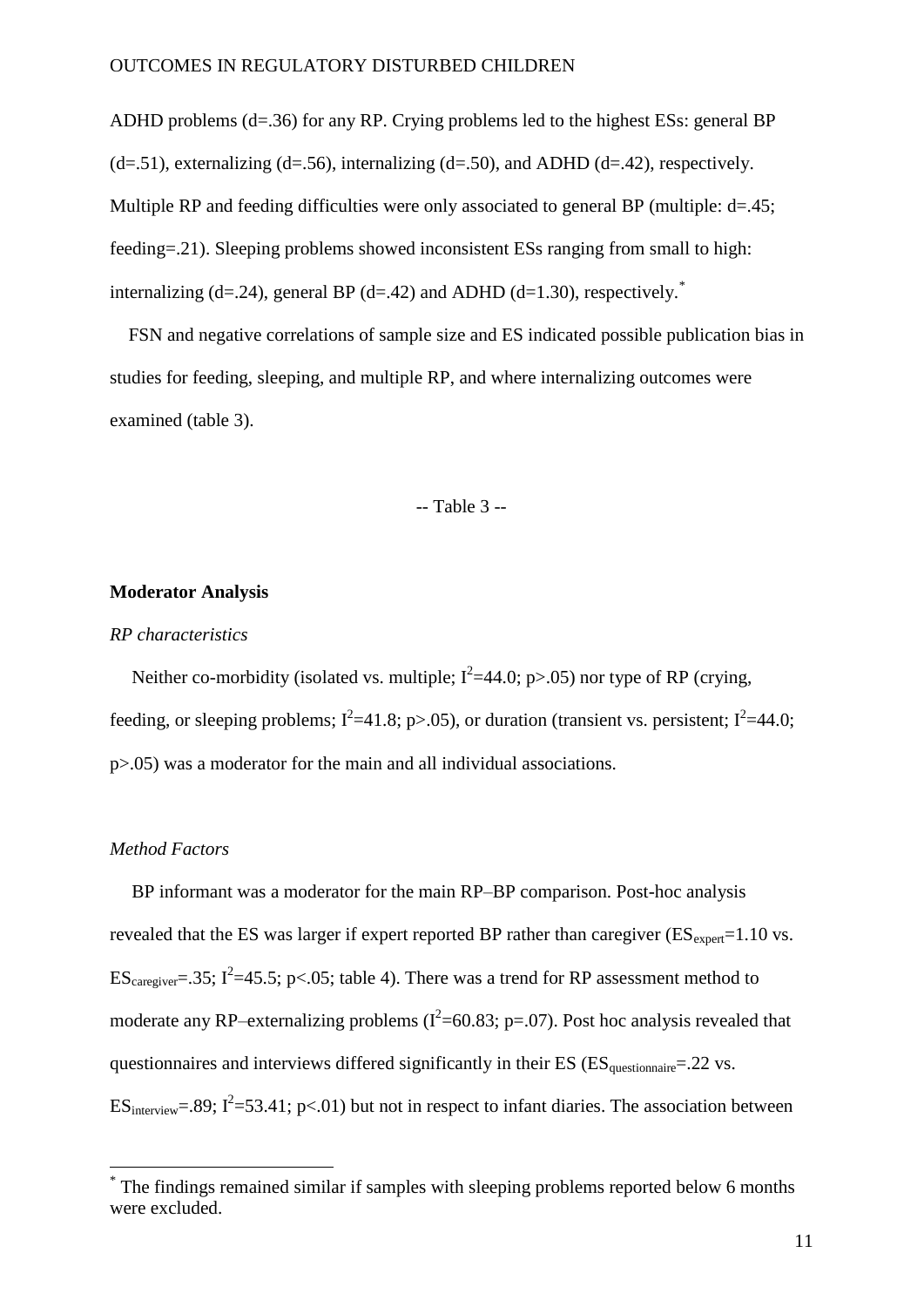any RP and general BP ( $ES_{clinical} = .61$  vs.  $ES_{community} = .30$ ;  $I^2 = 44.02$ ;  $p < .05$ ) was higher and stronger in samples recruited from referred populations than from community-based samples (table 4).

-- table 4 --

#### *Number of risk factors:*

Former sleep and multiple RP children who experienced numerous adverse regulatory and family risk factors as infants showed more BP than children with a small number of risk factors in univariate meta-regressions: any RP–externalizing problems ( $\beta$ =0.15; SE=0.08; p=.08), sleeping–general BP ( $\beta$ =0.35; SE=0.17; p<.05), sleeping–externalizing ( $\beta$ =0.39; SE=0.21; p=.06), and multiple–ADHD problems  $(\beta=0.23; SE=0.09; p<0.05)$ .

# *Age at follow-up:*

Results of univariate meta-regression analyses indicated that the difference between the child age at follow-up and initial assessment was a predictor for the main RP–BP association  $(6=0.04; SE=0.02; p=.05)$ , whereby larger ESs were observed in middle than early childhood. This effect remained stable for the following individual associations: crying–general BP  $(B=0.06; SE=0.03; p<.05)$ , crying–ADHD  $(B=0.07; SE=0.03; p<.05)$ , and sleeping–general BP  $(\beta=0.22; SE=0.12; p=.06)$ .

#### **DISCUSSION**

Children with RP in infancy were more likely to experience BP in childhood than children without former excessive crying or sleeping problems. The associations between any RP and

12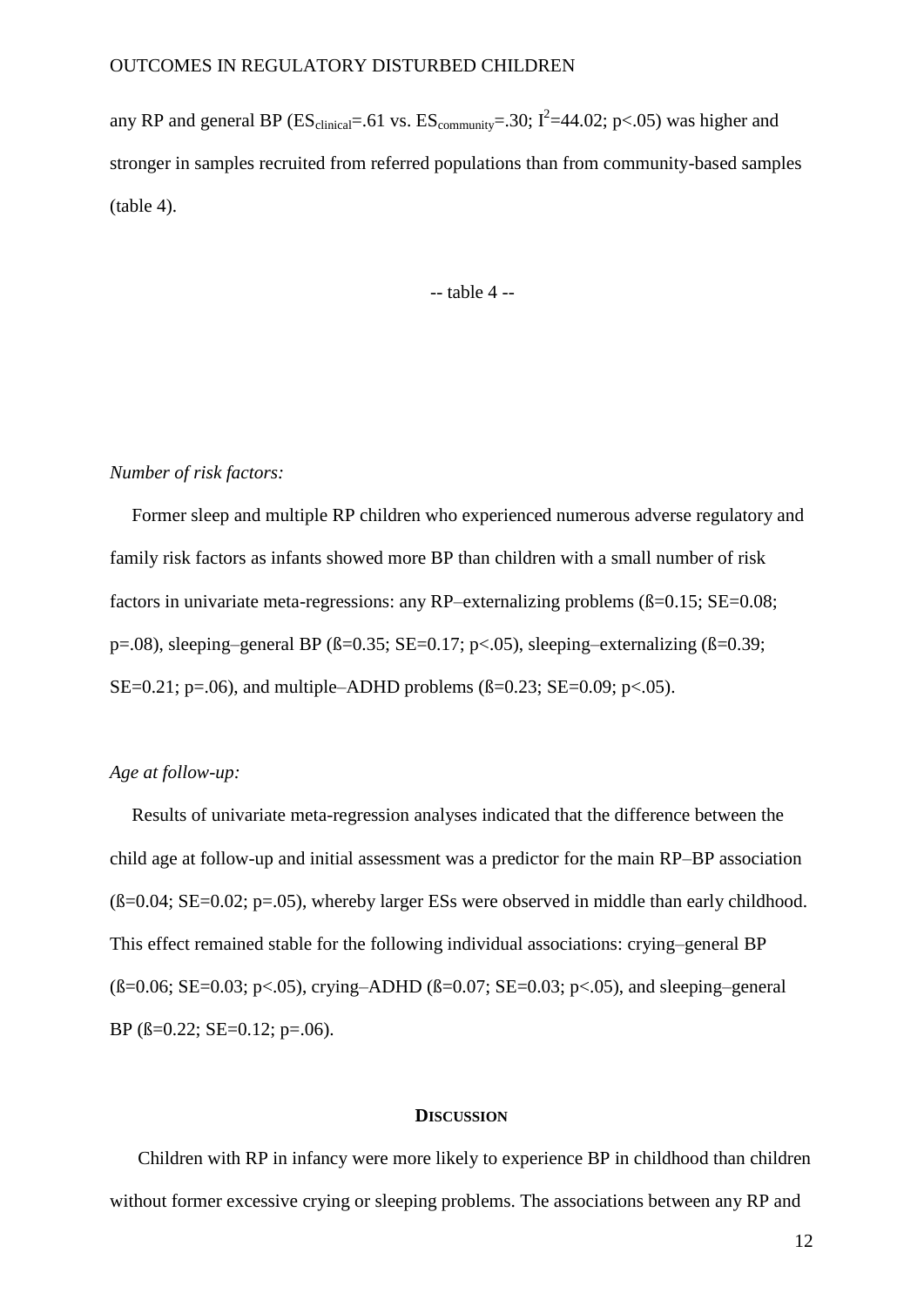internalizing, externalizing, and ADHD problems were found to be particularly strong. The associations for externalizing and ADHD problems were moderate and fairly solid considering that it would take 276 and 106 studies, respectively to falsify the effects found. Stronger associations of RP with BP were found for referred samples and where RP was assessed with more rigorous methods including interviews and behavioural outcome assessed by experts, or when multiple risk factors were present. Moreover, persistent crying mainly accounted for the ES as the mean age of the infants at initial assessment was later than the cry peak reported in community samples.(17, 18).

This meta-analysis highlights the need for a better understanding of the early development of child mental disorders. To explain the association between RP and BP, it has been suggested that initial deficits in regulatory competences and stimuli control may be early markers for similar processes of inadequate or under controlled behaviour in toddler- and childhood.(12, 16, 45) For example, a certain gene polymorphism of the dopaminergic system has been found to be associated with both, ADHD and externalizing problems in childhood(46) and multiple RP in infancy.(47) Others have proposed that early caregiving relationships, infant temperament, and cognitive functioning may affect infant self-regulation and the development of subsequent BP.(16, 48)

Concerns about their baby's crying, sleeping, or feeding problems are a major reason for many parents seeking professional help. (6) Clinically referred children often came from families with a range of risk factors (e.g. obstetric, interactional, or psychosocial problems) in addition to multiple RP.(2). The accumulation of child symptoms and negative family characteristics was thus more predictive for BP than any particular combination of them.(49, 50)

This meta-analysis suggests the need for early prevention and intervention of RP. A reduction of RP symptoms after altering parenting behaviour was repeatedly reported.(51-54) Behavioural intervention programs of regulatory disturbed children may not only promote a

13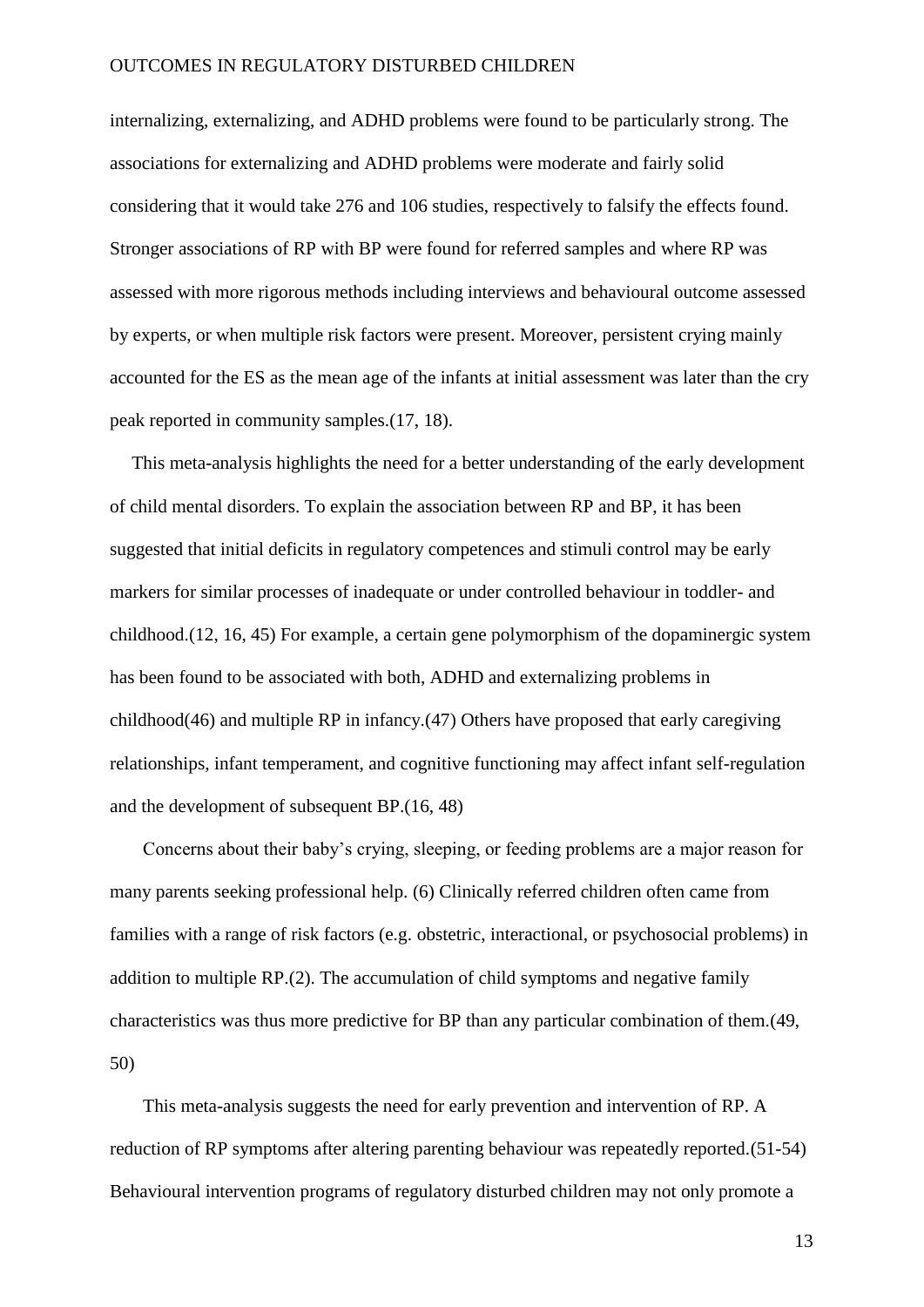positive parent-child relationship but may also influence the behavioural development positively.

## *Limitations*

First, our study set was highly heterogeneous and hence comparability of these studies was restricted. We tried to address this issue by conducting moderator analyses with relevant influencing variables and used the random effects model. Second, the CBCL was the predominant instrument used for the assessment of BP although the validity of the anxiety/depression scale has been criticized.(55) Additionally, non-reported or lack of assessment of co-morbidity of RP may have led to biased conclusions regarding the effects of single RP. Several studies could show that crying, feeding, and sleeping problems do coexist in infancy,(3, 56) however, the majority of the studies only focused on a single RP without controlling for another. Finally, the study set was characterized by uneven reporting practices, which hindered the identification of all potential moderators and limited power.

### *Conclusion*

RP in infancy can increase the likelihood of developing behaviour problems in childhood. Children of multi-problem families face the worst outcomes in terms of externalizing and ADHD problems, in particular if they had sleep or multiple problems in infancy. Our findings highlight the need for prospective follow-up studies of regulatory disturbed infants and require reliable assessments of crying, sleeping, or feeding problems. The evidence from this systematic review suggests that those with persisting regulatory problems in families with other problems may require early interventions to minimize or prevent the long-term consequences of infant RP.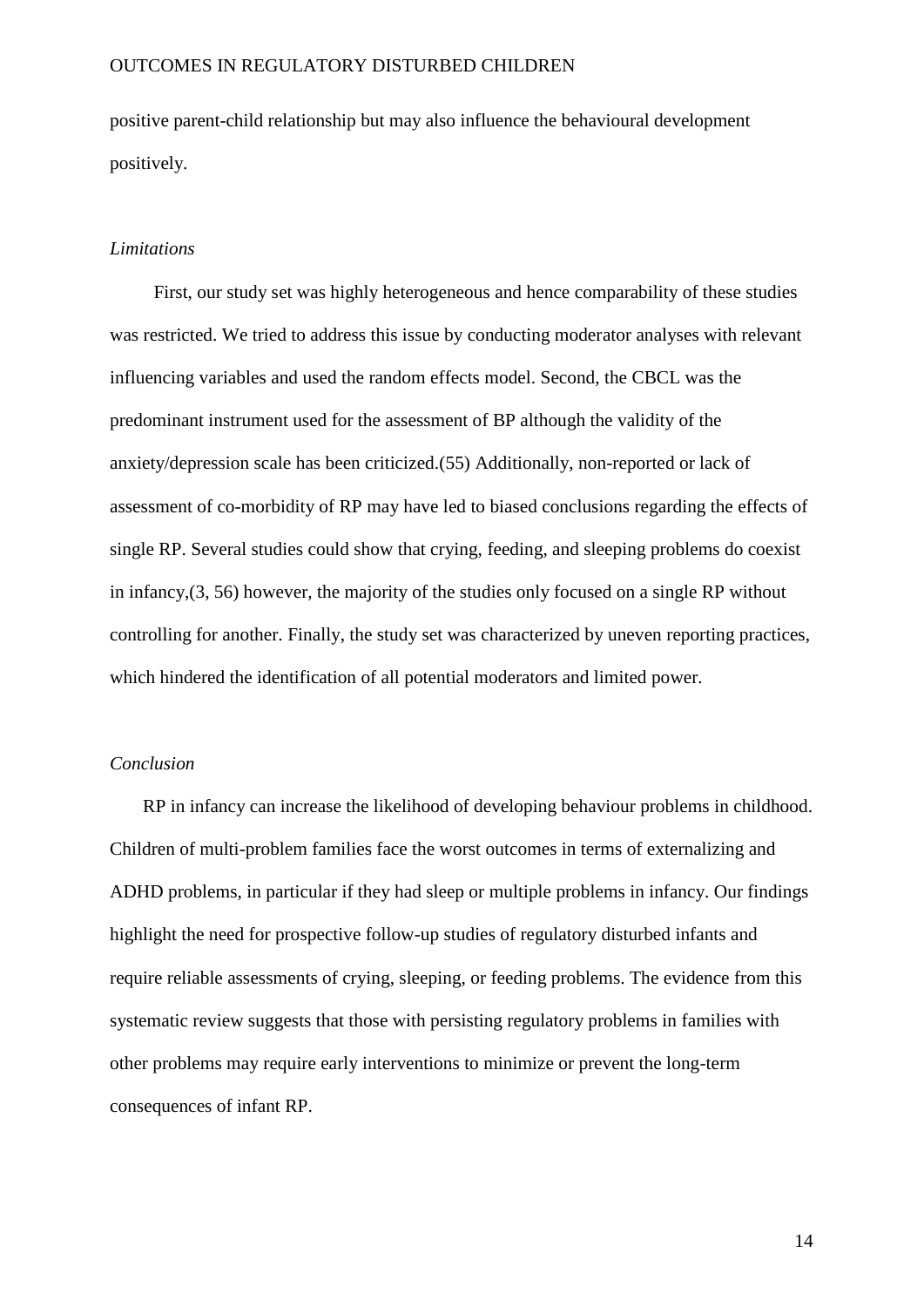# **ACKNOWLEDGMENT**

This work is part of the National Centre of Competence in Research (NCCR) Swiss Etiological Study of Adjustment and Mental Health (sesam). The Swiss National Science Foundation (SNF) (project no. 51A240-104890), the University of Basel, the F. Hoffmann-La Roche Corp. and the Freie Akademische Gesellschaft provided core support for the NCCR sesam.

## **COMPETING INTERESTS**

None.

## **COPYRIGHT**

I, Mirja Helen Hemmi, the Corresponding Author of this article "Associations between problems with crying, sleeping and / or feeding in Infancy and long-term Behavioural Outcomes in Childhood – A Meta-Analysis" has the right to grant on behalf of all authors and does grant on behalf of all authors, a licence to the BMJ Publishing Group Ltd and its licensees, to permit this Contribution (if accepted) to be published in *Archives of Disease in Childhood (ADC)* and any other BMJ Group products and to exploit all subsidiary rights, as set out in our licence.

## **Key Points**

### **What is already known on this topic**

- Infant excessive crying, sleeping, or feeding problems, often referred to as infant  $\bullet$ regulatory problems (RP), are found in approximately 20% of all infants.
- Early regulatory problems can have any adverse effect on behaviour or cognitive development. However, findings have been inconsistent.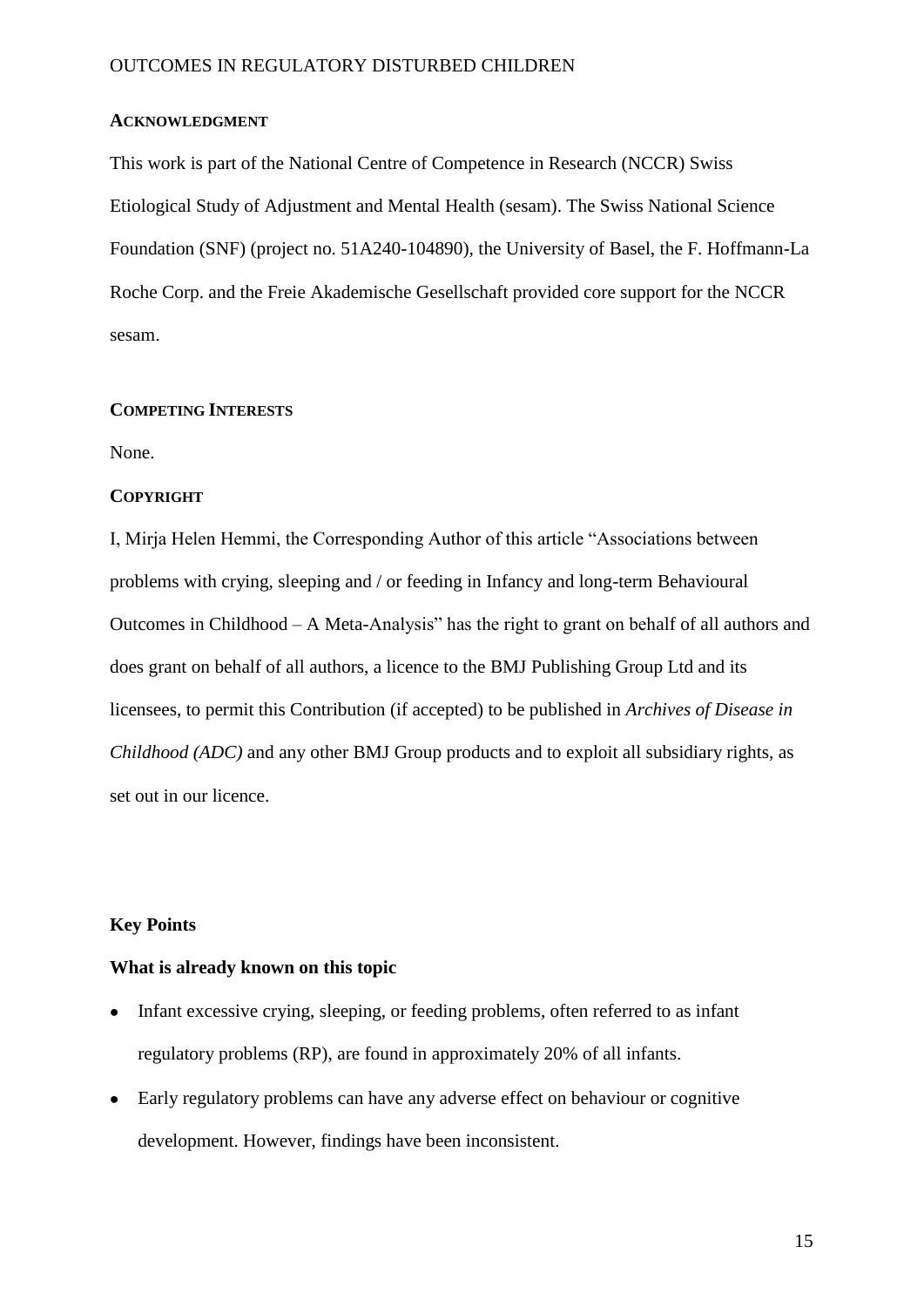# **What this study adds**

- Regulatory problems in infancy increase the risk of developing behaviour problems in  $\bullet$ childhood
- The risk is highest in those with multiple regulatory problems in infancy in multiple risk  $\bullet$ families
- Future studies should include reliable measures of multiple infant regulatory problems and outcome assessments by experts in addition to parent reports.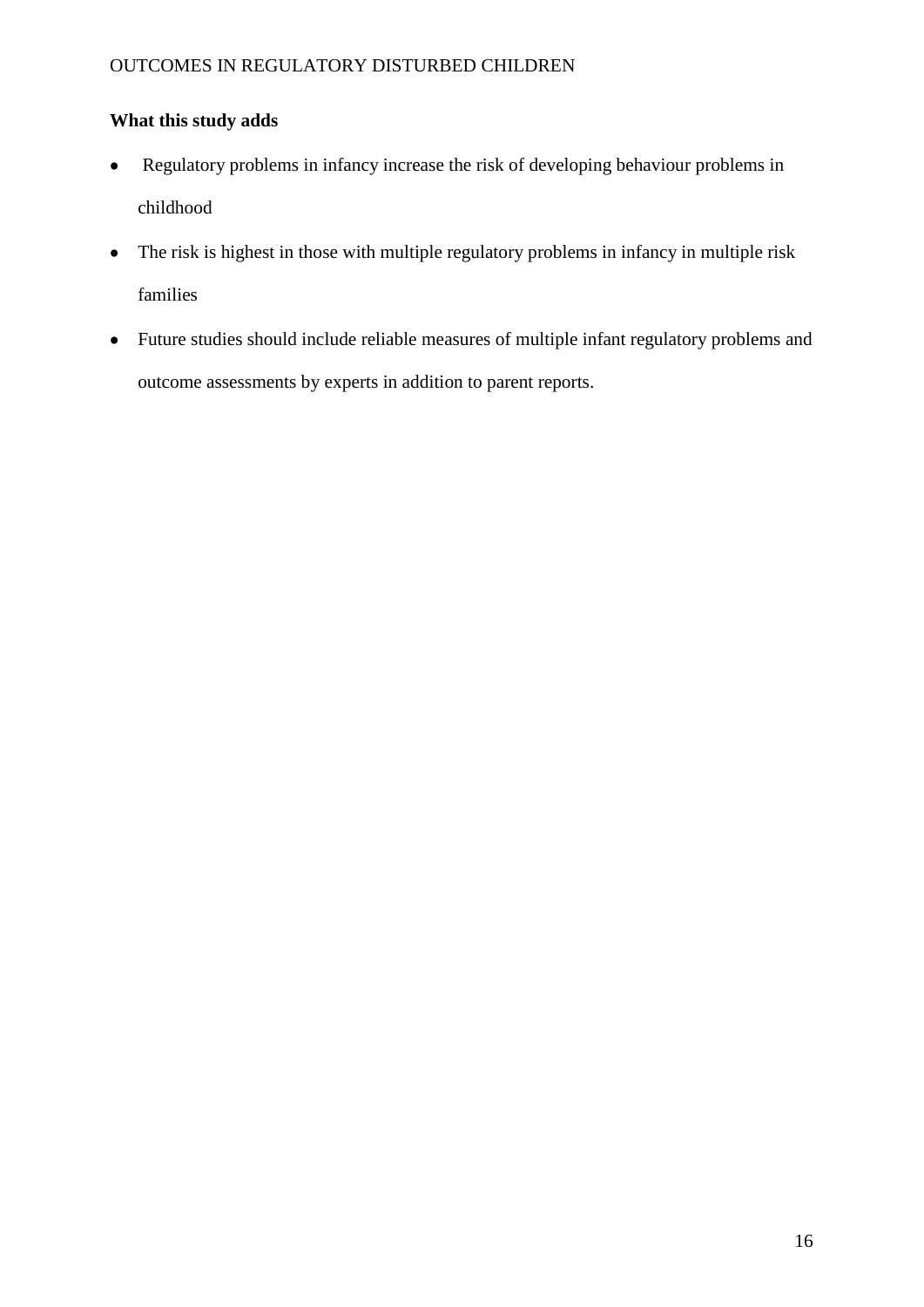## **REFERENCES**

1 Forsyth BW, Canny PF. Perceptions of vulnerability 3 1/2 years after problems of feeding and crying behavior in early infancy. *Pediatrics*. 1991;88:757-763.

2 Von Hofacker N, Papousek M. Disorders of excessive crying, feeding, and sleeping: The Munich interdisciplinary research and intervention program. *Infant Ment Health J*. 1998;19:180-201.

3. Wolke D, Meyer R, Orth B, et al. Co-morbidity of crying and feeding problems with sleeping problems in infancy: concurrent and predictive associations. *Infant Child Dev*. 1995;4:191-207.

4 DeGangi GA, Breinbauer C, Roosevelt JD, et al. Prediction of childhood problems at three years in children experiencing disorders of regulation during infancy. *Infant Ment Health J*. 2000;21:156-175.

5 Forsyth BW, Leventhal JM, McCarthy PL. Mothers' perceptions of problems of feeding and crying behaviors. *American Journal of Diseases in Childhood*. 1985;139:269- 272.

6 St James-Roberts I. Infant crying and sleeping: helping parents to prevent and manage problems. *Prim Care*. 2008;35:547-567.

7 ZERO-TO-THREE. *Diagnostic classification of mental health and developmental disorders of infancy and early childhood revised edition*. Washington: Zero to Three Press; 2005.

17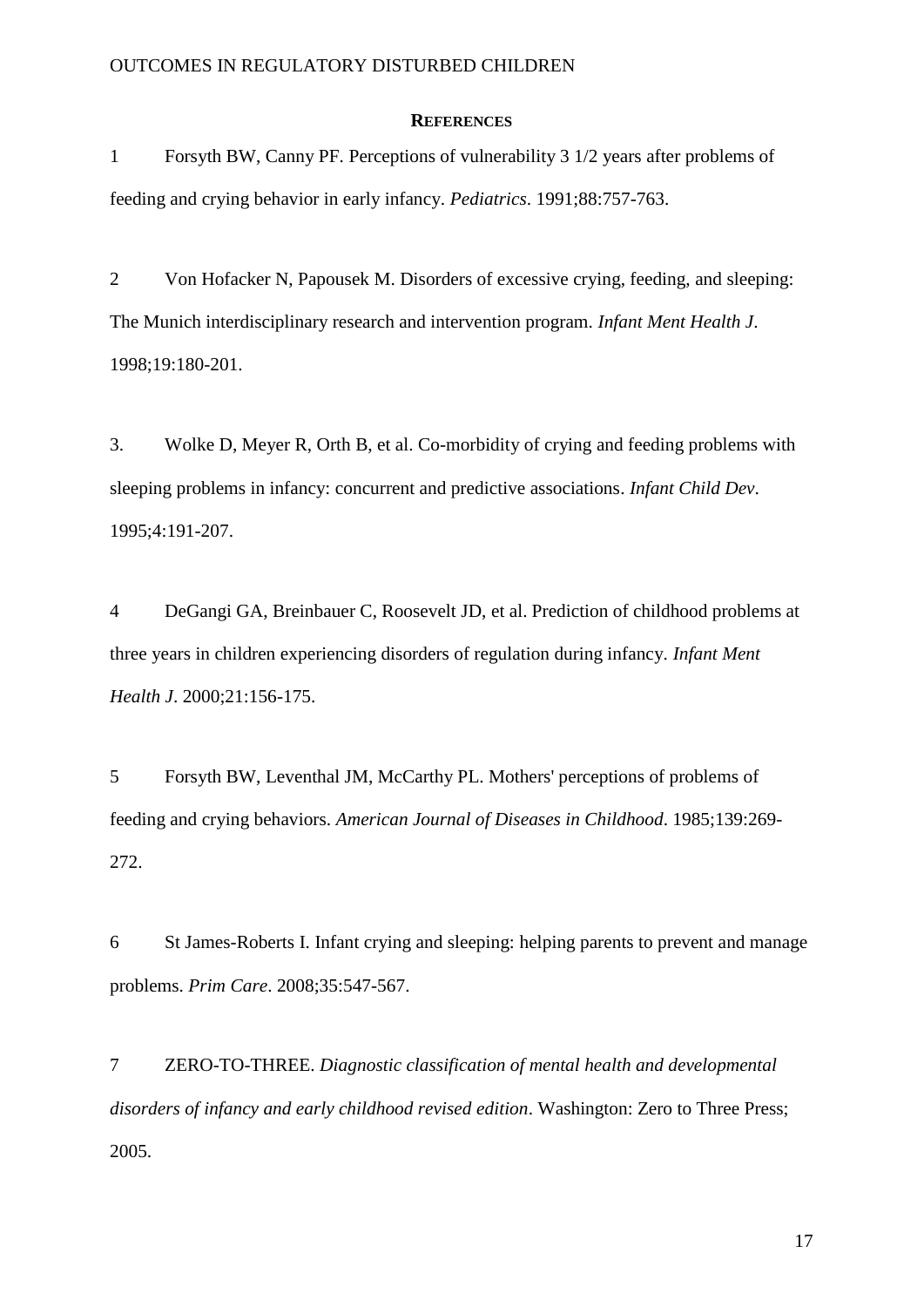8 Schmid G, Schreier A, Meyer R, et al. A prospective study on the persistence of infant crying, sleeping and feeding problems and preschool behavior. *Acta Paediatr*. 2010;99:286- 290.

9 Stifter C, Braungart J. Infant colic: a transient condition with no apparent effects. *J Appl Dev Psychol*. 1992;13:447-462.

10 Sloman J, Bellinger DC, Krentzel CP. Infantile colic and transient developmental lag in the first year of life. *Child Psychiatry Hum Dev.* 1990;21:25-36.

11 St James-Roberts I, Conroy S, Wilsher C. Stability and outcome of persistent infant crying. *Infant Behav Dev*. 1998;21:411-435.

12 DeSantis A, Coster W, Bigsby R, et al. Colic and fussing in infancy, and sensory processing at 3 to 8 years of age. *Infant Ment Health J*. 2004;25:522-539.

13 Wolke D, Rizzo P, Woods S. Persistent infant crying and hyperactivity problems in middle childhood. *Pediatrics*. 2002;109:1054-1060.

14 Scher A, Zuckerman S, Epstein R. Persistent night waking and settling difficulties across the first year: early precursors of later behavioural problems? *J Reprod Infant Psychol*. 2005;23:77-88.

15 DeGangi GA, Porges SW, Sickel RZ, et al. Four-year follow-up of a sample of regulatory disordered infants. *Infant Ment Health J*. 1993;14:330-343.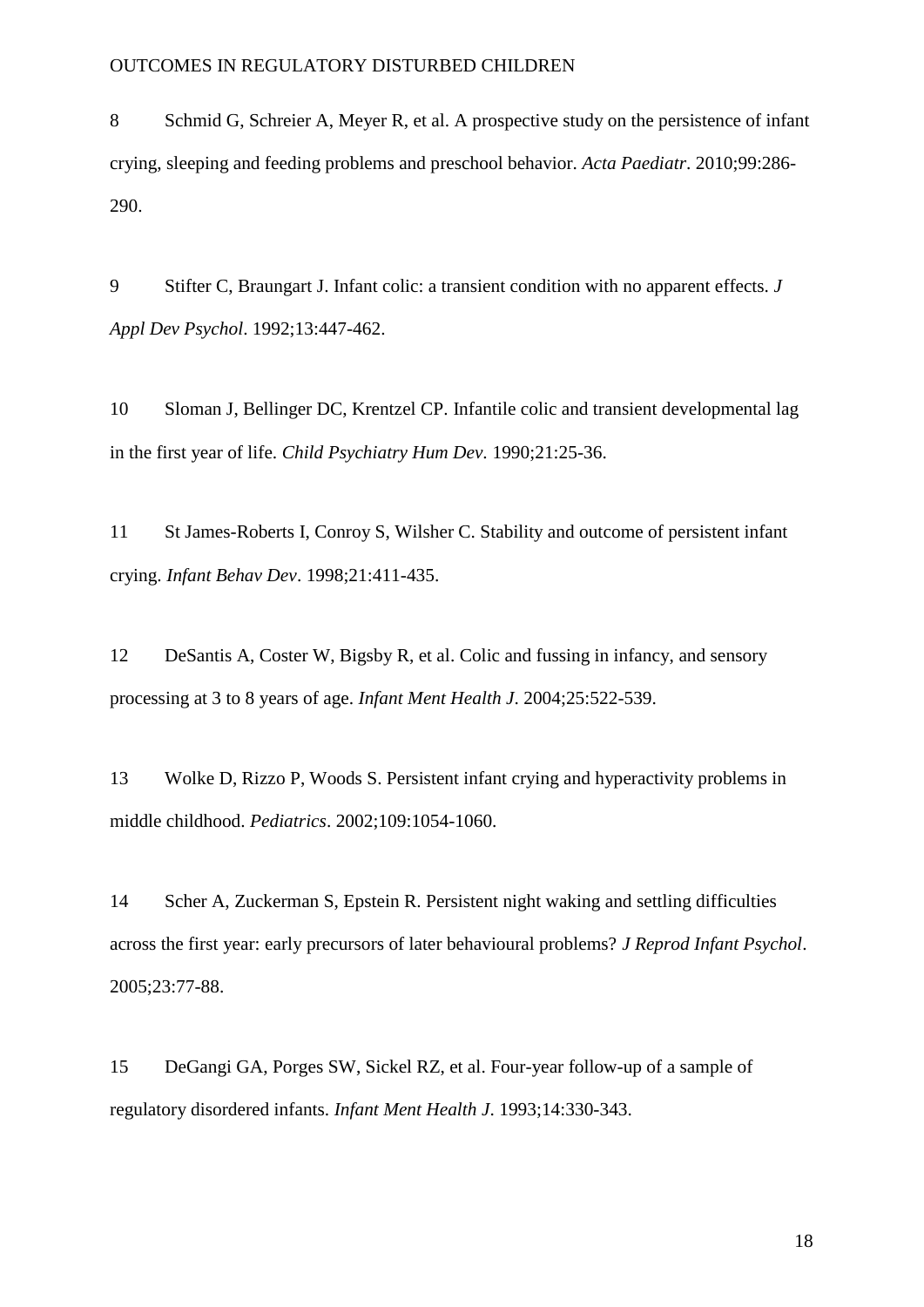16 Olson SL, Bates JE, Sandy JM, et al. Early developmental precursors of impulsive and inattentive behavior: from infancy to middle childhood. *J Child Psychol Psychiatry.* 2002;43:435-447.

17 Barr RG. The normal crying curve: what do we really know? *Dev Med Child Neurol*. 1990;32:356-362.

18 St James-Roberts I, Halil T. Infant crying patterns in the first year: normal community and clinical findings. *J Child Psychol Psychiatry*. 1991;32:951-968.

19 Postert C, Averbeck-Holocher M, Beyer T, et al. Five systems of psychiatric classification for preschool children: do differences in validity, usefulness and reliability make for competitive or complimentary constellations? *Child Psychiatry Hum Dev*. 2009;40:25-41.

20 Wessel MA, Cobb JC, Jackson EB, et al. Paroxysmal fussing in infancy, sometimes called colic. *Pediatrics*. 1954;14:421-435.

21 Richman N. A community survey of characteristics of one- to two- year-olds with sleep disruptions. *J Am Acad Child Psychiatry*. 1981;20:281-291.

22 Dahl M. Early feeding problems in an affluent society. III. Follow-up at two years: natural course, health, behaviour and development. *Acta Paediatr Scand*. 1987;76:872-880.

23 Canivet C, Jakobsson I, Hagander B. Infantile colic. Follow-up at four years of age: still more "emotional". *Acta Paediatr*. 2000;89:13-17.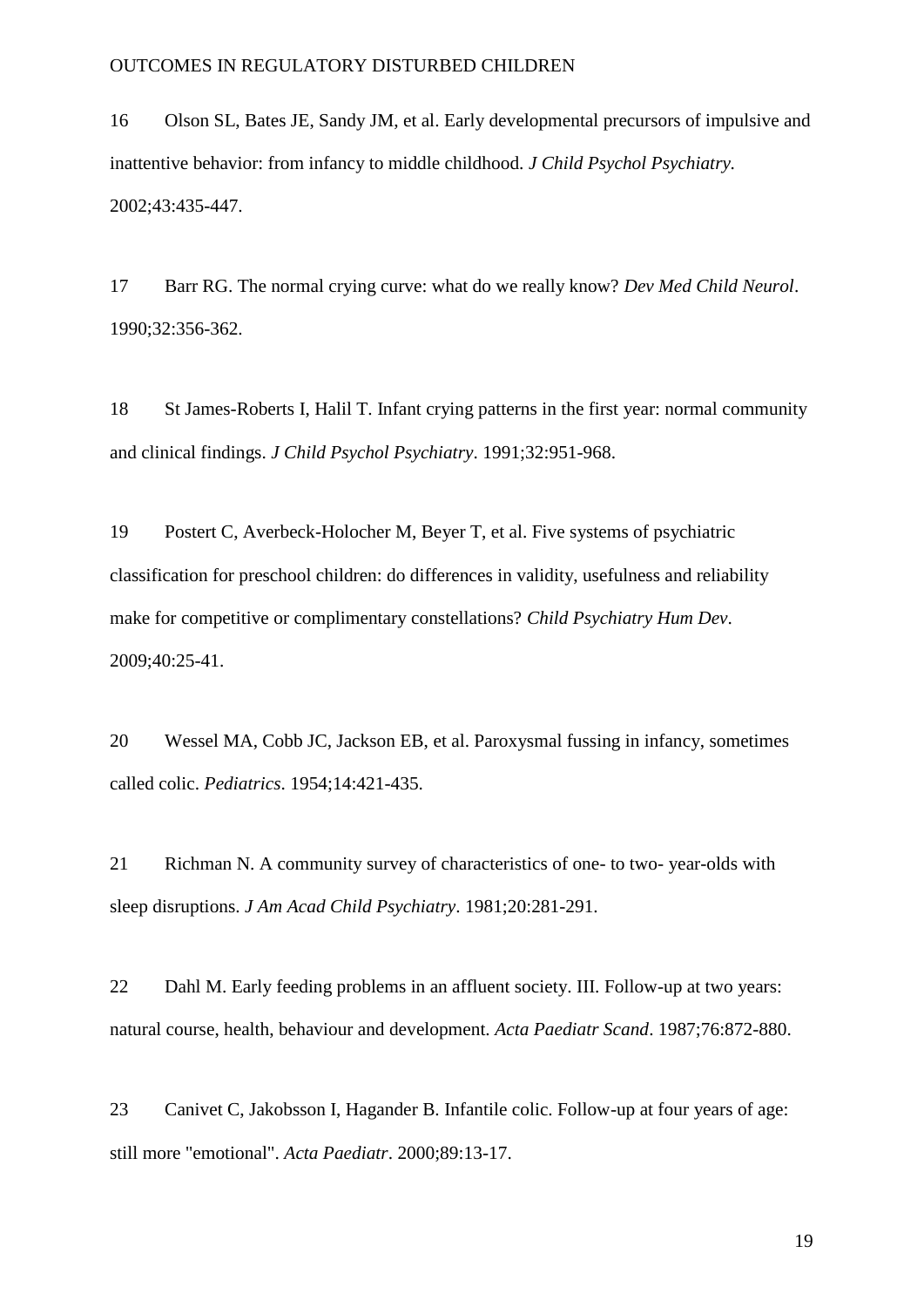24 Elliot MR, Pedersen EL, Mogan J. Early infant crying: child and family follow-up at three years. *Can J Nurs Res*. 1997;29:47-67.

25 Neu M, Robinson J. Infants with colic: their childhood characteristics. *J Pediatr Nurs*. 2003;18:12-20.

26 Papousek M, Wurmser H, von Hofacker N. Clinical perspectives on unexplained early crying: challenges and risks for infant mental health and parent-infant relationships. In: Barr RG, St James-Roberts I, Keefe MR. eds. *New evidence on unexplained early infant crying: it origins, nature and management*. New Jersey: Skillman; 2001.

27 Rao MR, Brenner RA, Schisterman EF, et al. Long term cognitive development in children with prolonged crying. *Arch Dis Child*. 2004;89:989-992.

28 Rautava P, Lehtonen L, Helenius H, et al. Infantile colic: child and family three years later. *Pediatrics*. 1995;96:43-47.

29 Savino F, Castagno E, Bretto R, et al. A prospective 10-year study on children who had severe infantile colic. *Acta Paediatr Suppl*. 2005;94:129-132.

30 Lam P, Hiscock H, Wake M. Outcomes of infant sleep problems: a longitudinal study of sleep, behavior, and maternal well-being. *Pediatrics*. 2003;111:203-207.

31 Thunstrom M. Severe sleep problems in infancy associated with subsequent development of attention-deficit/hyperactivity disorder at 5.5 years of age. *Acta Paediatr*. 2002;91:584-592.

20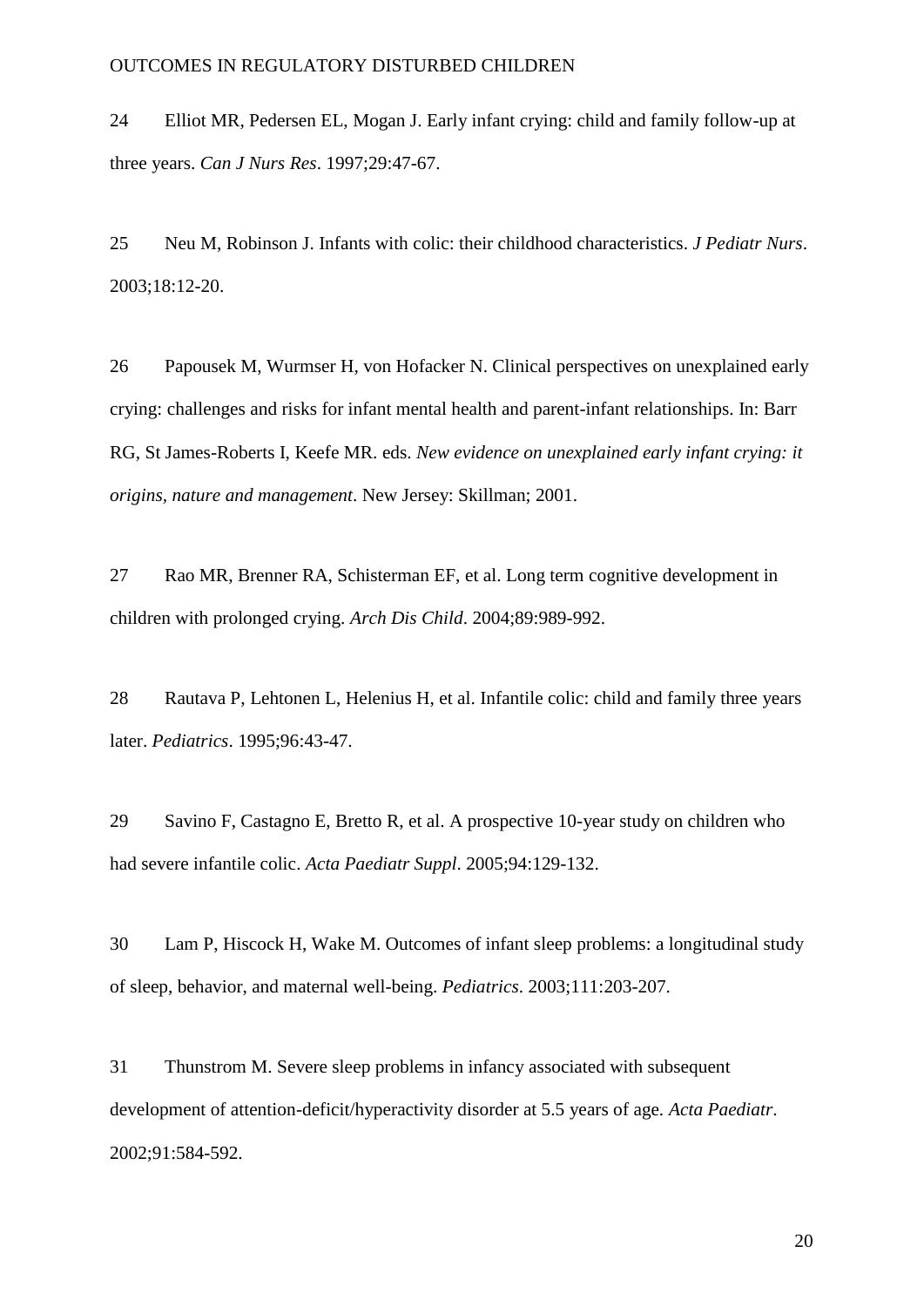32 Zuckerman B, Stevenson J, Bailey V. Sleep problems in early childhood: continuities, predictive factors, and behavioral correlates. *Pediatrics*. 1987;80:664-671.

33 Lindberg L. Long-term outcomes of early feeding problems related to infant behaviours, attachment, and maternal behaviours. *Paper presented at the 7th Congress of the World Association for Infant Mental Health*. 2000.

34 Motion S, Northstone K, Emond A, et al. Persistent early feeding difficulties and subsequent growth and developmental outcomes. *Child Care Health Dev*. 2001;7:231-237.

35 Becker K, Holtmann M, Laucht M, et al. Are regulatory problems in infancy precursors of later hyperkinetic symptoms? *Acta Paediatr*. 2004;93:1463-1469.

36 Wake M, Morton-Allen E, Poulakis Z, et al. Prevalence, stability, and outcomes of cry-fuss and sleep problems in the first 2 years of life: prospective community-based study. *Pediatrics*. 2006;117:836-842.

37 Achenbach TM, Edelbrock C, Howell CT. Empirically based assessment of the behavioral/emotional problems of 2- and 3- year-old children. *J Abnorm Child Psychol*. 1987;15:629-650.

38 Fleiss JR. *Statistical methods for rates and proportions*. 2nd ed. New York: John Wiley; 1981.

39 Cohen J. *Statistical power analysis for the behavioural sciences*. 2nd ed. Hillsdale NJ: Erlbaum; 1988.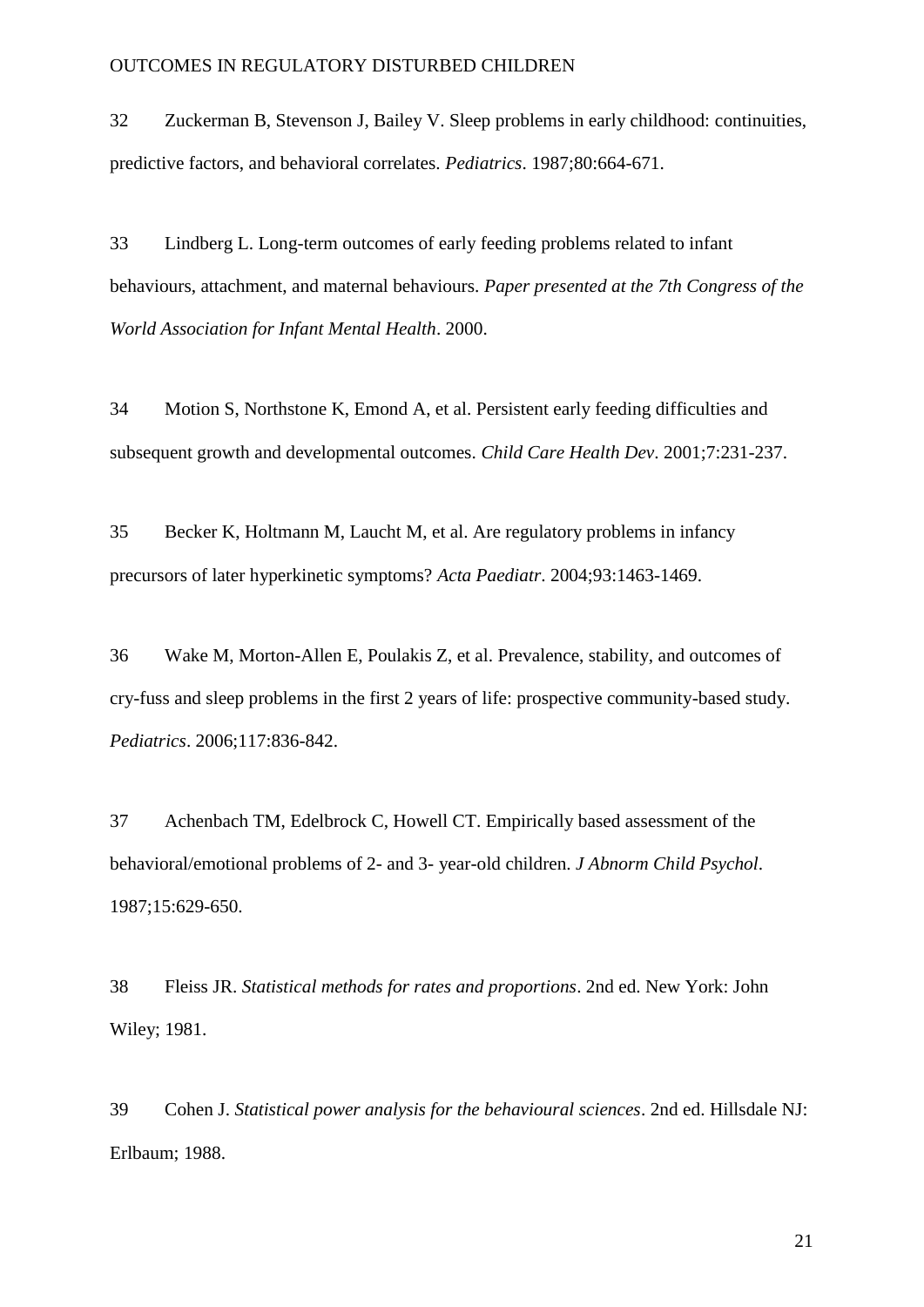40 Borenstein M, Hedges LV, Higgins JPT, et al. *Introduction to Meta-Analysis*: John Wiley & Sons, Ltd.; 2009.

41 Moran MD. Arguments for rejecting the sequential Bonferroni in ecological studies. *OIKOS*. 2003;100:403-405.

42 Rosenthal R. The file drawer problem and tolerance for null results. *Psychol Bull*. 1979;86:638-641.

43 Levine R, Asada, K. Sample sizes and effect sizes are negatively correlated in metaanalyses: evidence and implications of a publication bias against nonsignificant findings. *Annual meeting of the international communication association*; 2007; San Francisco.

44 Borenstein M, Hedges LV, Higgins JPT, et al. *Comprehensive meta-analysis Version 2*. Englewood NJ: Biostat; 2005.

45 Barkley RA. Behavioral inhibition, sustained attention, and executive functions: constructing a unifying theory of ADHD. *Psychol Bull*. 1997;121:65-94.

46 El-Faddagh M, Laucht M, Maras A, et al. Association of dopamine D4 receptor (DRD4) gene with attention-deficit/hyperactivity disorder (ADHD) in a high-risk community sample: a longitudinal study from birth to 11 years of age. *J Neural Transm*. 2004;111:883- 889.

47 Becker K, El-Faddagh M, Schmidt MH, et al. [Dopaminergic polymorphisms and regulatory problems in infancy]. *Z Kinder Jugendpsychiatr Psychother*. 2007;35:145-151.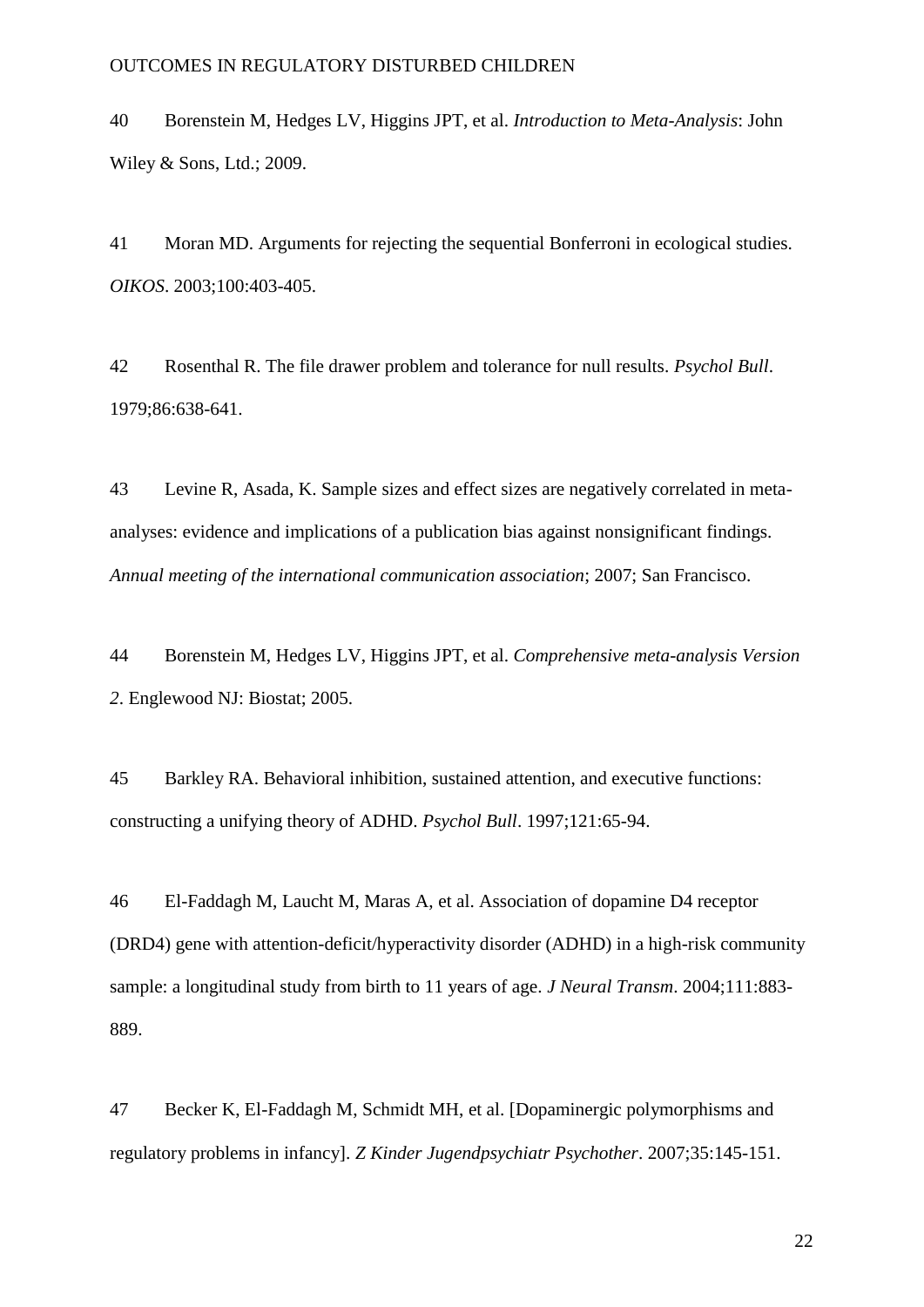48 Raiha H, Lehtonen L, Huhtala V, et al. Excessively crying infant in the family: mother-infant, father-infant and mother-father interaction. *Child Care Health Dev*. 2002;28:419-29.

49 Rutter M, Quinton D. Psychiatric disorder: ecological factors and concepts of causation. In: McGurk M, ed. *Ecological factors in human development*. Amsterdam: Noord-Holland; 1977.

50 Green JG, McLaughlin KA, Berglund PA, et al. Childhood adversities and adult psychiatric disorders in the national comorbidity survey replication I: associations with first onset of DSM-IV disorders. *Arch Gen Psychiatry*. 2010;67:113-123.

51 Taubman B. Clinical trial of the treatment of colic by modification of parent-infant interaction. *Pediatrics*. 1984;74:998-1003.

52 Wolke D, Gray P, Meyer R. Excessive infant crying: a controlled study of mothers helping mothers. *Pediatrics*. 1994;94:322-332.

53 Ramchandani P, Wiggs L, Webb V, et al. A systematic review of treatments for settling problems and night waking in young children. *BMJ* 2000;320:209-213.

54 Kerwin ME. Empirically supported treatments in pediatric psychology: severe feeding problems. *J Pediatr Psychol*. 1999;24:193-214.

55 Ferdinand RF. Validity of the CBCL/YSR DSM-IV scales Anxiety Problems and Affective Problems. *J Anxiety Disord*. 2008;22:126-134.

23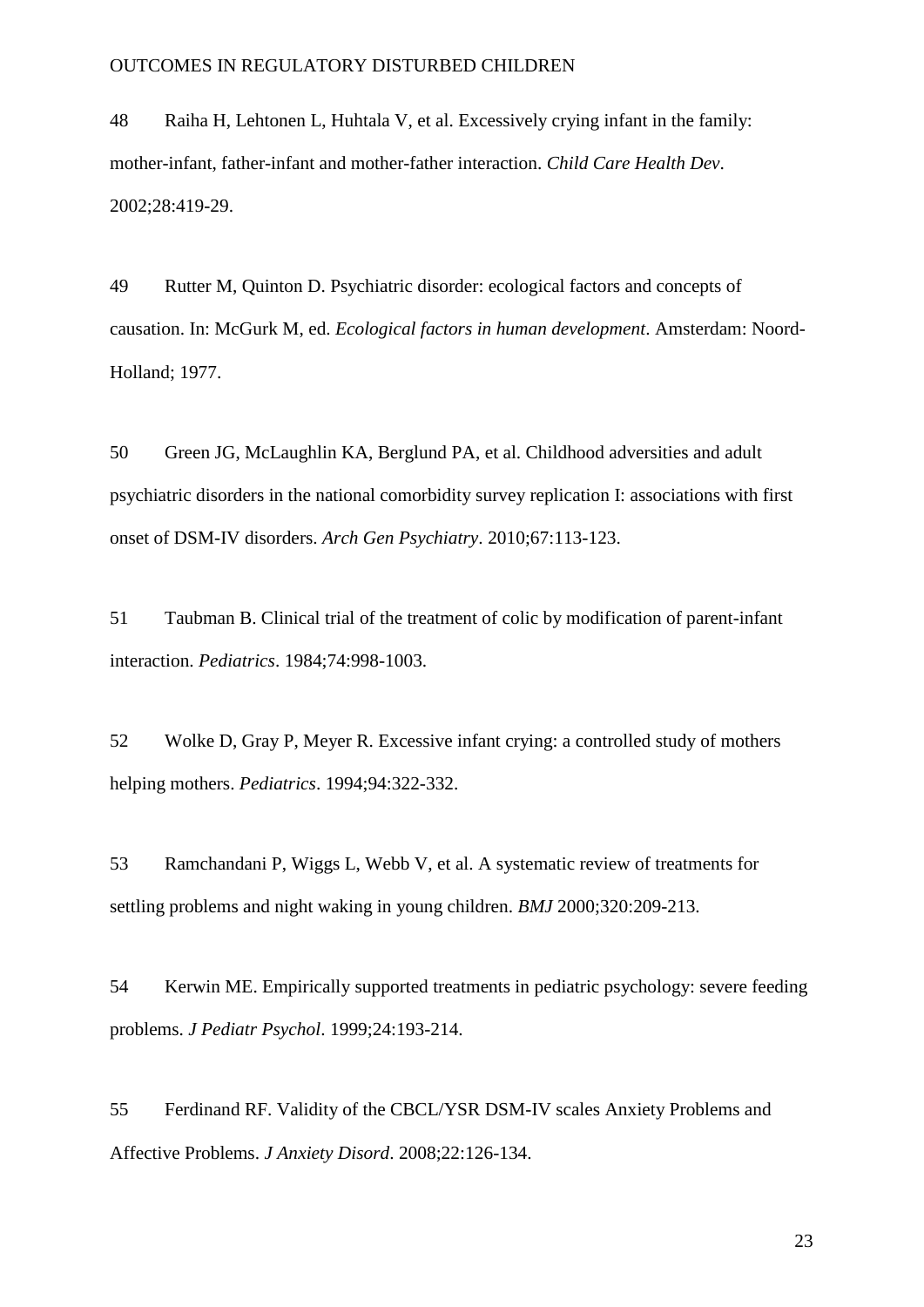56 von Kries R, Kalies H, Papousek M. Excessive crying beyond 3 months may herald other features of multiple regulatory problems. *Arch Pediatr Adolesc Med*. 2006;160:508-511.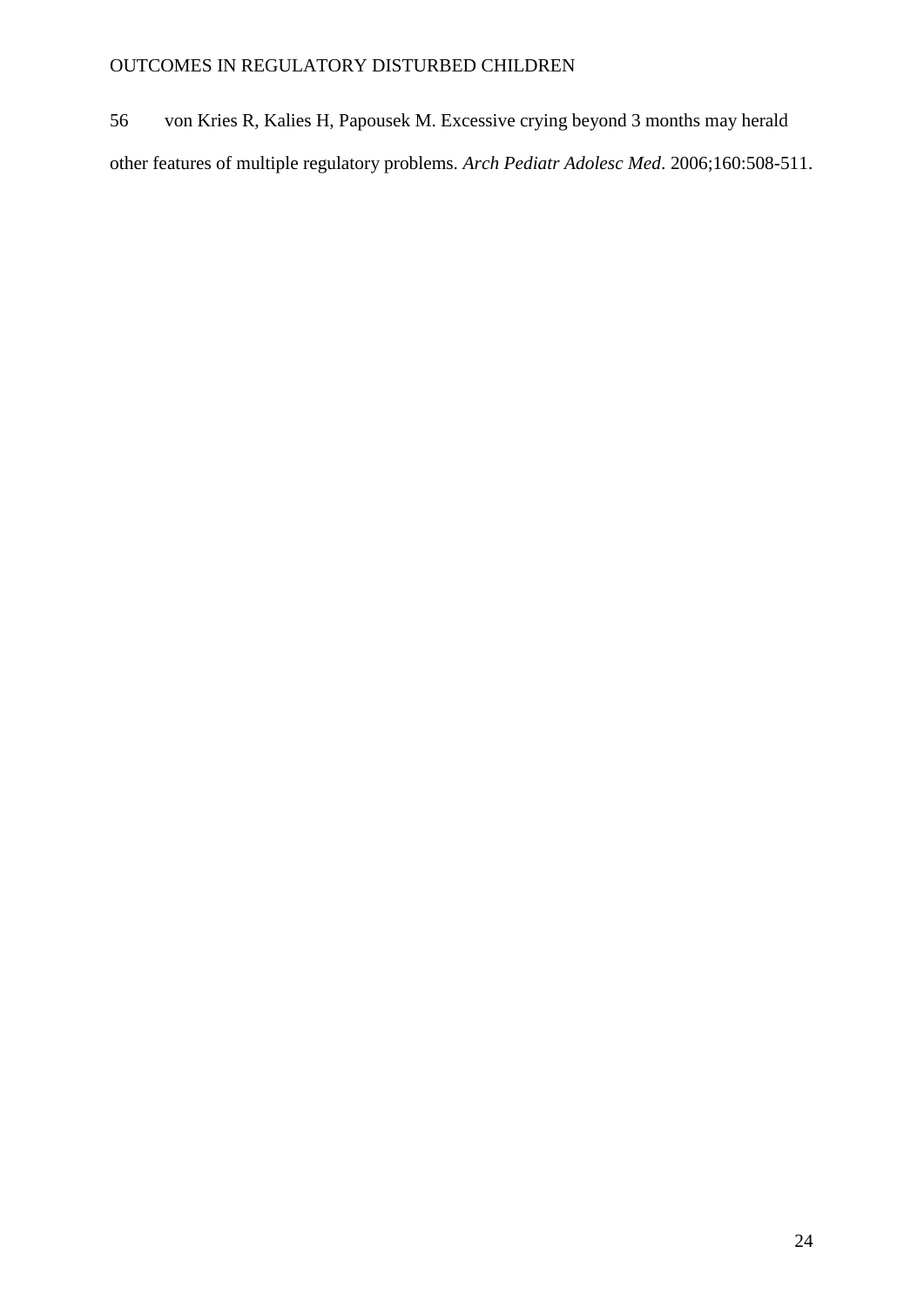## **TABLES**

**TABLE 1** Study characteristics: Samples and Definition of Regulatory Problems (RP) at baseline of included studies

| <b>Study</b>                          | Participants<br>$N_{RP}$<br>$N_{\rm Control}$ |                                               | Age1           | <b>Sample</b> | Type RP  | RP<br><b>Duration</b> | $M -$<br>tech1**                | <b>Informant</b><br>RP | RP diagnosis criteria                                                                    | <b>SOC</b> | Family1**                                                                                                      | Number of risk<br>factors |
|---------------------------------------|-----------------------------------------------|-----------------------------------------------|----------------|---------------|----------|-----------------------|---------------------------------|------------------------|------------------------------------------------------------------------------------------|------------|----------------------------------------------------------------------------------------------------------------|---------------------------|
|                                       |                                               |                                               |                |               |          |                       |                                 |                        |                                                                                          |            |                                                                                                                |                           |
| Canivet et al.<br>(2000)(23)          | 50                                            | 102                                           | 3              | Comm          | Crying   | Transient             | D/I                             | $\mathbf{M}$           | <b>Wessel</b> (1954)                                                                     | No         | $\sim$                                                                                                         | $\mathbf{1}$              |
| DeSantis et al.,<br>(2004)(12)        | 14 persistent<br>RP                           | 14 transient<br>RP                            | 2              | Clin          | Crying   | Persistent            | D/I                             | $\mathbf M$            | Number of hours of crying<br>and/or fussing                                              | No         |                                                                                                                | $\overline{2}$            |
| Elliot et al., (1997)(24)             | 10 RP                                         | 72                                            | 1.8            | Comm          | Crying   | Transient             | $\mathbf Q$                     | M                      | <b>Wessel</b> (1954)                                                                     | No         |                                                                                                                |                           |
| Neu & Robinson<br>(2003)(25)          | 20                                            | 20                                            | 2.5            | Comm          | Crying   | Transient             | I/Q                             | M                      | Minimum 2.8h/day crying for<br>at least 3 days with 1 month                              | Yes        | Parent-infant<br>interaction                                                                                   |                           |
| Papousek et al.<br>(2001)(26)         | 60                                            | 45                                            | 4.1            | Clin          | Crying   | Persistent D          |                                 | M                      | <b>Wessel</b> (1954)                                                                     | No         | Psychosocial situation,<br>maternal<br>psychopathology,<br>family functioning,<br>parent-infant<br>interaction | 5                         |
| Rao et al. (2004)(27)                 | 9                                             | 165                                           | 2.4            | Comm          | Crying   | Persistent I/Q        |                                 | M/E                    | Daily uncontrolled crying<br>without any apparent reason<br>for at least 2 weeks         | No         |                                                                                                                | 2                         |
| Rautava et al.<br>(1995)(28)          | 338                                           | 527                                           | 3              | Comm          | Crying   | Transient             | Q                               | M/E                    | Colic questionnaire, Scores<br>$1-3$ (no colic); 4 (moderate<br>colic); 5 (severe colic) | Yes        | $\overline{\phantom{a}}$                                                                                       |                           |
| Savino et al.<br>(2005)(29)           | 48                                            | 48                                            | 2              | Clin          | Crying   | Transient             | $\sim$                          |                        | Wessel (1954)                                                                            | No         |                                                                                                                | 2                         |
| St.James-Roberts et al.<br>(1998)(11) | 67 persistent<br>RP (referred to<br>colic)    | 38 evening<br>criers<br>55 moderate<br>criers |                | Comm          | Crying   | Transient             | I/D                             | M                      | Modified Wessel (1954)                                                                   | Yes        | Parent-infant<br>interaction, maternal<br>psychopathology,<br>family functioning                               | 3                         |
| Wolke et al.<br>(2002)(13)            | 64                                            | 64                                            | $\overline{4}$ | Clin          | Crying   | Persistent            | $\mathbb{D}$                    | M                      | Modified Wessel (1954)                                                                   | Yes        |                                                                                                                | 2                         |
| Lam et al. (2003)(30)                 | 36                                            | 78                                            | 9              | Comm          | Sleeping | Transient             | Q                               | M                      | Caregiver considers baby's<br>sleep as problematic                                       | Yes        | Maternal<br>psychopathology                                                                                    | $\overline{2}$            |
| Scher et al. (2005)(14)               | 13 poor<br>sleepers                           | 12 good<br>sleepers                           | 3              | Comm          | Sleeping | Persistent            | Q                               | M                      | Caregiver considers baby's<br>sleep as problematic                                       | No         |                                                                                                                | 2                         |
| Thunstrom $(2002)(31)$                | 25                                            | 25                                            | 8.5            | Comm          | Sleeping | Transient             | $\mathbf{L}^{\prime}\mathbf{D}$ | $\mathbf{M}$           | More than two night<br>wakings/night; baby needs<br>more than 15 min to fall<br>asleep   | No         | Psychosocial situation,<br>parent-infant<br>interaction                                                        | $\overline{4}$            |
| Zuckerman et al.<br>(1987)(32)        | 23                                            | 33 transient<br>RP                            | 8              | Comm          | Sleeping | Persistent            | $\blacksquare$                  | M                      | More than 3 night<br>wakings/night; baby needs                                           | Yes        | Psychosocial situation,<br>maternal                                                                            | 3                         |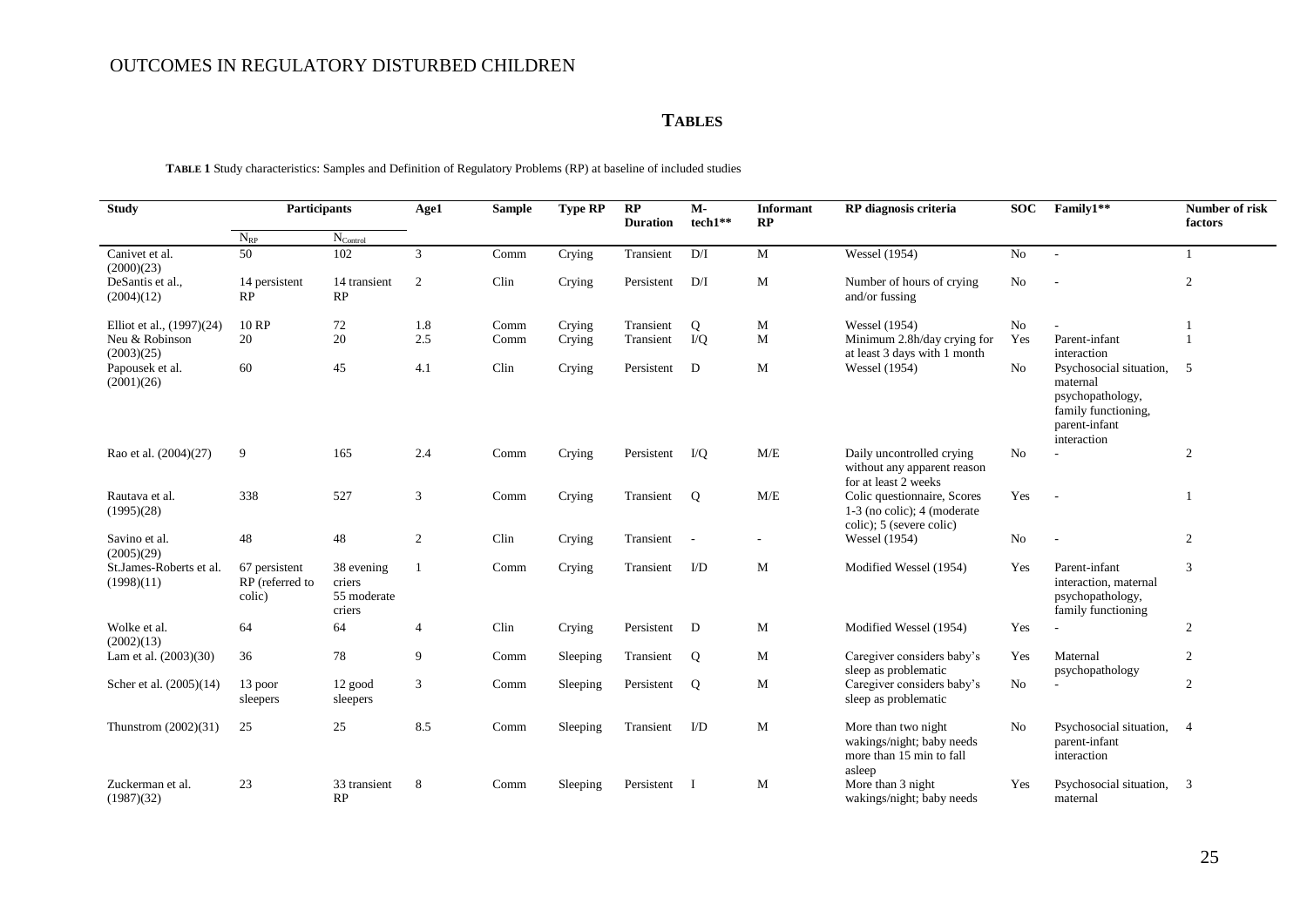|                                |                                                              |       |                            |      |                                     |            |           |           | more than 1h to fall asleep<br>(after night waking) or any<br>problem causing severe<br>disruption to the mother's<br>sleep                                                                                               |                | psychopathology                                         |                |
|--------------------------------|--------------------------------------------------------------|-------|----------------------------|------|-------------------------------------|------------|-----------|-----------|---------------------------------------------------------------------------------------------------------------------------------------------------------------------------------------------------------------------------|----------------|---------------------------------------------------------|----------------|
| Dahl (1987)(22)*               | 25                                                           | 25    | 7.8                        | Clin | Feeding                             | Transient  | $\rm LO$  | M/E       | Refusal to eat (RTE) for at<br>least 1 month without<br>medical reason                                                                                                                                                    | No             | Parent-infant<br>interaction,<br>psychosocial situation | 1              |
| Lindberg (2000)(33)            | 10                                                           | 21    | 10.5                       | Clin | Feeding                             | Persistent | $\rm LO$  | M/E       | Minimum 1 month RTE                                                                                                                                                                                                       | N <sub>o</sub> | Psychosocial situation,<br>parent-infant<br>interaction | 5              |
| Motion et al.<br>(2001)(34)    | 373                                                          | 10669 | 1                          | Comm | Feeding                             | Transient  | Q         | M         | Feeding difficulties with 4<br>weeks                                                                                                                                                                                      | No             |                                                         | 1              |
| Becker et al.<br>$(2004)(35)*$ | 55                                                           | 264   | 3                          | Clin | Crying/<br>Sleeping<br>/ Feeding    | Transient  | $\rm LO$  | $\rm M/E$ | 1 SD above mean of one<br>$factor = isolated RP$ ; 1 SD<br>above mean at irritable and<br>somatic functioning $=$<br>multiple RP                                                                                          | Yes            | Psychosocial situation,<br>parent-infant<br>interaction | $\overline{4}$ |
| DeGangi et al.<br>(1993)(15)   | 9                                                            | 13    | 9.5                        | Clin | Crying/<br>Sleeping<br>/ Feeding    | Transient  | $\rm LO$  | M/E       | Crying: Difficulties with self-<br>consoling, hypersensitive to<br>new stimulations; baby needs<br>more than 20 min to fall<br>asleep, frequent night<br>wakings $(>2/night)$ ; baby<br>shows distress at feeding<br>time | N <sub>0</sub> |                                                         | $\overline{2}$ |
| DeGangi et al.<br>(2000)(4)    | 22                                                           | 38    | 18.5                       | Clin | Crying $/$<br>Sleeping<br>/ Feeding | Transient  | $\rm I/Q$ | M         | Crying: Difficulties with self-<br>consoling, hypersensitive to<br>new stimulations; baby needs<br>more than 20 min to fall<br>asleep, frequent night<br>wakings $(>2/night)$ ; baby<br>shows distress at feeding<br>time | Yes            | Parent-infant<br>interaction                            | 2              |
| Forsyth & Canny<br>(1991)(1)   | 115                                                          | 205   | $\overline{4}$             | Comm | Crying/<br>Feeding                  | Transient  | <b>I</b>  | M         | Caregiver considers baby's<br>crying and feeding as a<br>problem                                                                                                                                                          | Yes            | $\sim$                                                  | 2              |
| Wake et al. (2006)(36)         | 84 RP (sleep<br>problems)<br>55 RP<br>(cry/fuss<br>problems) | 313   | 2 (crying)<br>8 (sleeping) | Comm | Crying $/$<br>Sleeping              | Transient  | Q/D       | M         | Caregiver considers baby's<br>crying and sleeping as a<br>problem                                                                                                                                                         | Yes            |                                                         | $\mathbf{1}$   |

Participants (at follow-up) note that N<sub>RP</sub> and N<sub>CC</sub> may be different from total participants at follow-up due to subgroup analyses in some studies, N<sub>RP</sub>=number of RP infants, N<sub>CC</sub>=number of control children; Age1=mean at baseline (months); Sample, Clin=Clinically referred sample, Comm=Community-based sample; RP Type, Crying=Crying problems, Sleeping=Sleeping problems, Feeding=Feeding problems; RP Duration, T=Transient, P=Persistent; Measurement technology1 (M-tech1), D=Diary, I=Interview; Q=Questionnaire, O=Observation; Informant1=Informant at baseline, M=Mother, E=Expert; SOC=Sociodemographic information available, Y=Yes, N=No; Family1=Family risks assessed at baseline; \*=Duplicated data, one assessment point randomly selected; \*\*=details on specific RP or family risk factors assessment instruments available from the first author on request.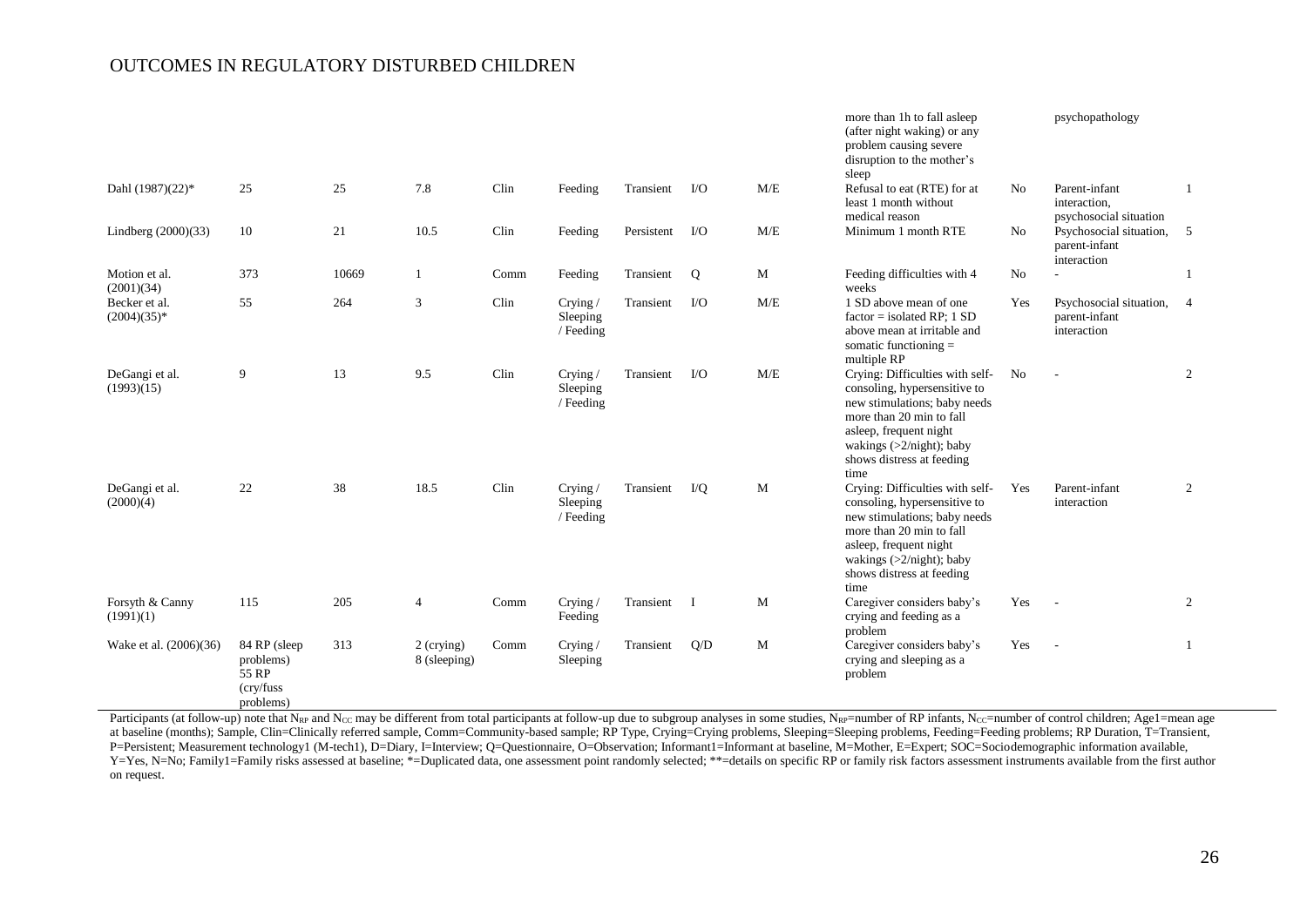**TABLE 2**: Assessment of Behavioral outcomes in childhood of included studies

| <b>Study</b>                          |                                            | <b>Participants</b>                        | Age2           | <b>Type BP</b>    | M-tech 2**                                                                                                                                                                                                      | <b>Informant BP</b> | ES(d)  |
|---------------------------------------|--------------------------------------------|--------------------------------------------|----------------|-------------------|-----------------------------------------------------------------------------------------------------------------------------------------------------------------------------------------------------------------|---------------------|--------|
|                                       | $N_{RP}$                                   | $N_{\rm Control}$                          |                |                   |                                                                                                                                                                                                                 |                     |        |
| Canivet et al. (2000)(23)             | 50                                         | 102                                        | $\overline{4}$ | E/I/ADHD          | Rutter Preschool Questionnaire                                                                                                                                                                                  | $\mathbf{M}$        | .47    |
| DeSantis et al., (2004)(12)           | 14 persistent RP                           | 14 transient RP                            | 5.6            | E/I/ADHD/G        | Sensory Profile, Child Behavior Checklist (CBCL)<br>& TRF (Teacher Report Form)                                                                                                                                 | M/T                 | $-.04$ |
| Elliot et al., (1997)(24)             | 10 RP                                      | 72                                         | 3              | G                 | <b>CBCL</b>                                                                                                                                                                                                     | M                   | .21    |
| Neu & Robinson<br>(2003)(25)          | 20                                         | 20                                         | $\tau$         | E/I/ADHD          | Behavior Style Questionnaire (BSQ), ADHD<br>Checklist of the Diagnostic Interview for Children<br>and Adolescents, Revised, CBCL                                                                                | M/E                 | .56    |
| Papousek et al. $(2001)(26)$          | 60                                         | 45                                         | 2.5            | E/I               | Infant Characteristics Questionnaire (ICQ), CBCL                                                                                                                                                                | M                   | .76    |
| Rao et al. (2004)(27)                 | 9                                          | 165                                        | 5              | <b>ADHD</b>       | Personality Inventory for Children (PIC)                                                                                                                                                                        | E                   | .97    |
| Rautava et al. (1995)(28)             | 338                                        | 527                                        | 3              | E                 | CBCL, Denver Development Screening Test<br>(DDST)                                                                                                                                                               | M                   | .26    |
| Savino et al. (2005)(29)              | 48                                         | 48                                         | 10             | $\bf E$           |                                                                                                                                                                                                                 | M                   | 1.31   |
| St.James-Roberts et al.<br>(1998)(11) | 67 persistent RP<br>(referred to<br>colic) | 38 evening criers<br>55 moderate<br>criers | 1.3            | $E$ <i>ADHD/G</i> | Behavior Screening Questionnaire (BSQ)<br>Bayley Scales of Infant Development & Infant<br>Behavior Record (IBR)                                                                                                 | M/E                 | .46    |
| Wolke et al. (2002)(13)               | 64                                         | 64                                         | 9.7            | E/I/ADHD/G        | Strength and difficulties questionnaire (SDQ)                                                                                                                                                                   | M/C/T               | .64    |
| Lam et al. $(2003)(30)$               | 36                                         | 78                                         | 3.6            | E/I               | <b>CBCL</b>                                                                                                                                                                                                     | М                   | .34    |
| Scher et al. (2005)(14)               | 13 poor sleepers                           | 12 good sleepers                           | 3.5            | G                 | <b>CBCL</b>                                                                                                                                                                                                     | M                   | .88    |
| Thunstrom $(2002)(31)$                | 25                                         | 25                                         | 5.5            | <b>ADHD</b>       | Psychomotor Questionnaire (PPQ), Preschool<br>Questionnaire (PSQ), Griffiths' Developmental<br>Scale II, Scandinavian motor-perceptual scale<br>(MPU), Standardized interview schedule for<br>criteria for ADHD | M/E                 | 1.67   |
| Zuckerman et al.<br>(1987)(32)        | 23                                         | 33 transient RP                            | 3              | E/I/ADHD          | <b>BSQ</b>                                                                                                                                                                                                      | M                   | .98    |
| Dahl (1987)(22)*                      | 25                                         | 25                                         | 2              | E/I/ADHD          | Preformulated list: Sleeping problems,<br>shyness/fears, whining, hyperactive and restless,<br>tempers                                                                                                          | M                   | 1.07   |
| Lindberg (2000)(33)                   | 10                                         | 21                                         | 7.5            | $\rm I/G$         | <b>Rutter Child Questionnaire</b><br>Emotionality, Activity, Sociability (EAS)                                                                                                                                  | M/T                 | .09    |
| Motion et al. (2001)(34)              | 373                                        | 10669                                      | 3.9            | $E$ <i>ADHD</i>   | SDQ                                                                                                                                                                                                             | M                   | .21    |
| Becker et al. (2004)(35)*             | 55                                         | 264                                        | 6.4            | ADHD/G            | Mannheim Parent Interview                                                                                                                                                                                       | M/C/E               | .34    |
| DeGangi et al. (1993)(15)             | 9                                          | 13                                         | $\overline{4}$ | ADHD/G            | Sensorimotor History Questionnaire                                                                                                                                                                              | E                   | 1.82   |
| DeGangi et al. $(2000)(4)$            | 22                                         | 38                                         | 3              | E/I               | <b>CBCL</b>                                                                                                                                                                                                     | M                   | .96    |
| Forsyth & Canny<br>(1991)(1)          | 115                                        | 205                                        | 3.5            | ADHD/G            | Richman Behavior Checklist (BCL)                                                                                                                                                                                | M                   | .08    |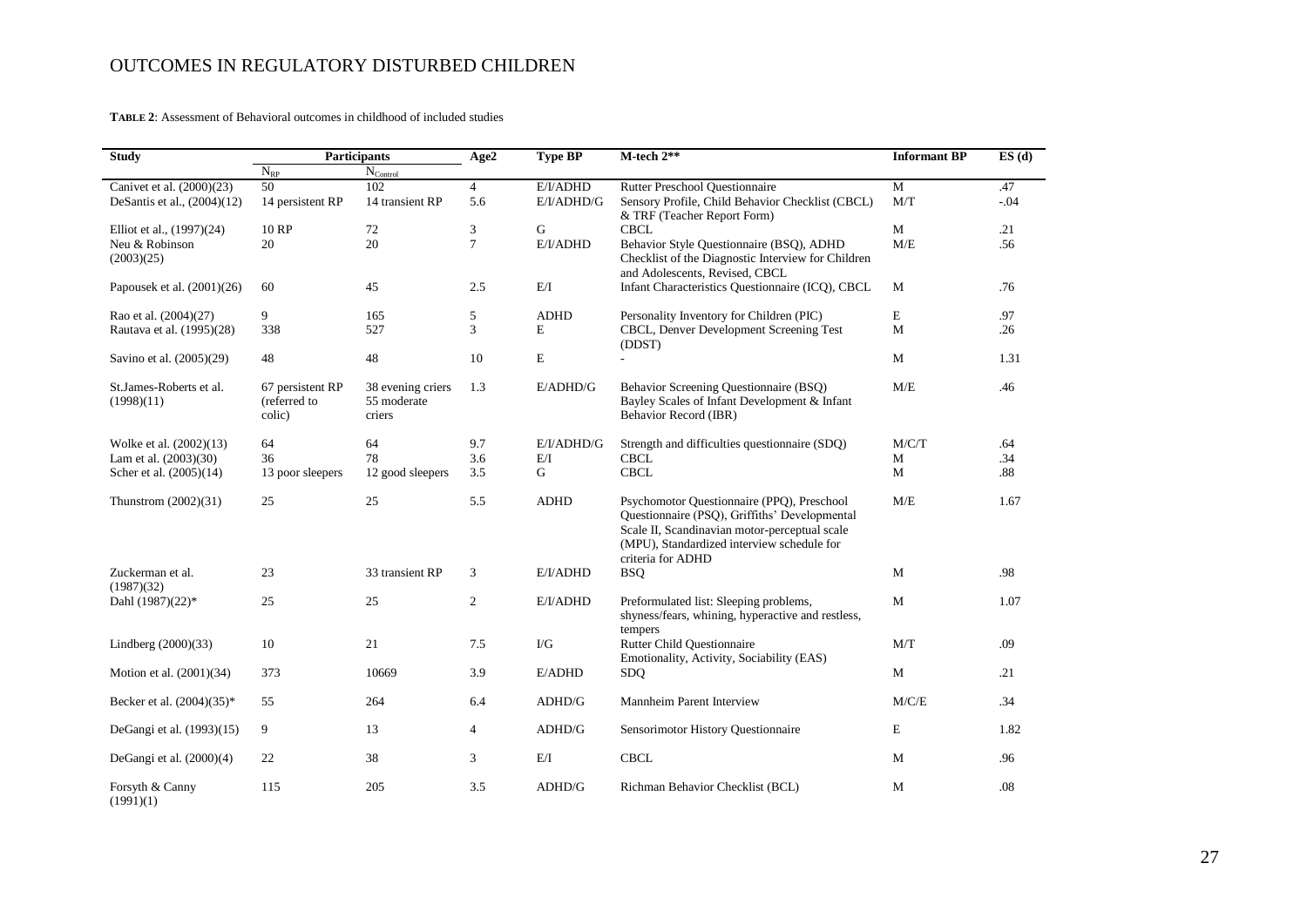| Wake et al. (2006)(36) | 84 RP (sleep                 | 313 | E/I/G | CBCL | .20 |
|------------------------|------------------------------|-----|-------|------|-----|
|                        | problems)<br>55 RP (cry/fuss |     |       |      |     |
|                        | problems)                    |     |       |      |     |

Participants (at follow-up) note that nRP and n<sub>CC</sub> may be different from total participants at follow-up due to subgroup analyses in some studies, RP=number of RP infants, CC=Control children; Age2=mean age at follow-up (years); Type of BP, E=externalizing, I=internalizing, ADHD, G=general; Measurement technology2 (M-tech2); Informant2=Informant at follow-up, M=Mother, E=Expert, C=Child, T=Teacher; ES (d)=weighted mean effect size d; \*=Duplicated data, one assessment point randomly selected; \*\*=References of the BP assessment instruments available from the first author on request.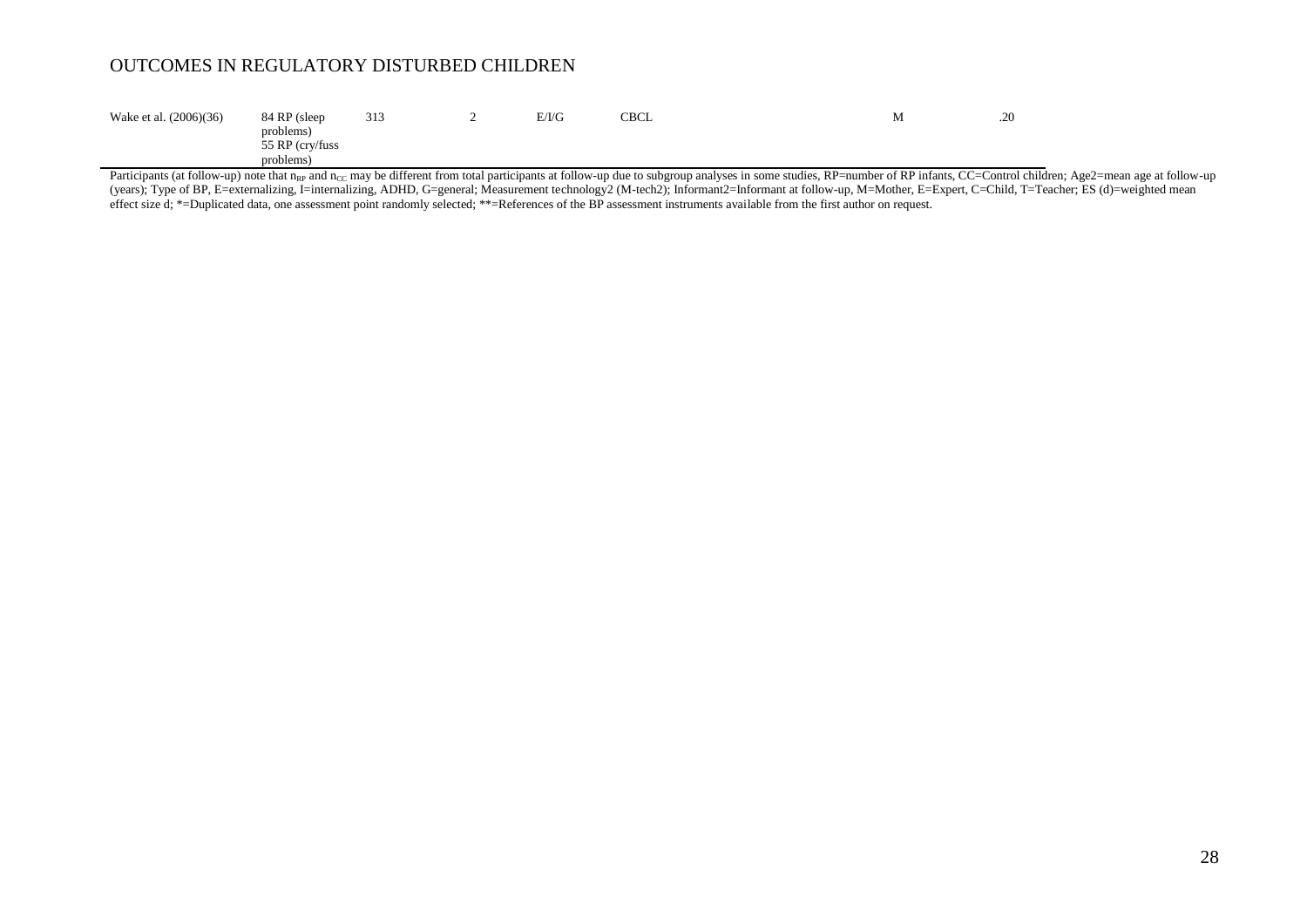**TABLE 3** Significant (p<.05) ESs of the main and individual associations

| <b>Associations</b>                 | K              | ES    | <b>Variance</b> |       | 95% Confidence Interval | $I^2$     | <b>FSN</b>     | r           |
|-------------------------------------|----------------|-------|-----------------|-------|-------------------------|-----------|----------------|-------------|
| <b>Any Regulatory Problem</b>       |                |       |                 | LL    | UL                      |           |                |             |
| <b>General BP</b>                   | 22             | 0.412 | 0.004           | 0.281 | 0.544                   | $44.0*$   | 433            | $-0.382$    |
| Externalizing                       | 15             | 0.507 | 0.009           | 0.318 | 0.697                   | $65.6***$ | 276            | $-0.361$    |
| Internalizing                       | 11             | 0.345 | 0.005           | 0.203 | 0.488                   | 0.000     | 46             | 0.437       |
| <b>ADHD</b>                         | 13             | 0.363 | 0.014           | 0.130 | 0.596                   | $73.0***$ | 106            | $-0.435$    |
| <b>Crying Problems</b>              |                |       |                 |       |                         |           |                |             |
| <b>General BP</b>                   | 10             | 0.506 | 0.010           | 0.308 | 0.704                   | 33.465    | 94             | 0.248       |
| Externalizing                       | 9              | 0.562 | 0.017           | 0.309 | 0.815                   | 56.428*   | 93             | 0.100       |
| Internalizing                       | 5              | 0.498 | 0.014           | 0.270 | 0.726                   | 0.000     | 17             | 0.600       |
| <b>ADHD</b>                         | 6              | 0.417 | 0.033           | 0.059 | 0.774                   | 64.442**  | 20             | 0.600       |
| <b>Feeding Problems</b>             |                |       |                 |       |                         |           |                |             |
| General BP                          | 3              | 0.211 | 0.003           | 0.102 | 0.319                   | 0.000     | 6              | 0.500       |
| <b>Sleeping Problems</b>            |                |       |                 |       |                         |           |                |             |
| General BP                          | 5              | 0.423 | 0.028           | 0.094 | 0.752                   | 35.637    | 15             | $-0.700$    |
| Internalizing                       | 3              | 0.239 | 0.011           | 0.035 | 0.443                   | 0.000     |                | $-1.000***$ |
| <b>ADHD</b>                         | $\overline{2}$ | 1.303 | 0.318           | 0.198 | 2.408                   | 0.000     | $\overline{0}$ | $-1.000***$ |
| <b>Multiple Regulatory Problems</b> |                |       |                 |       |                         |           |                |             |
| <b>General BP</b>                   | 4              | 0.445 | 0.045           | 0.031 | 0.859                   | 54.361*   | 12             | $-1.000***$ |

\*p< 0.05; \*\*p<0.01; \*\*\*p<0.001

Positive effect sizes indicate higher rating of behavioural problems for RP children.

K=number of studies; ES=weighted effect size (d); I<sup>2</sup>=ratio of true heterogeneity to total variation in observed effects; FSN=Rosenthal's Fail-Safe N; r=correlation of sample sizes to ES (negative correlations indicate th ES may be overestimated (43)).

Note: No effect was found for feeding–externalizing (z=1.07; p>.05), feeding–internalizing (z=0.11; p>.05), feeding–ADHD (z=1.05; p>.05), sleeping-externalizing (z=1.667; p>.05), multiple–ADHD outcomes (z=0.550; p>.05), and multiple–internalizing and externalizing outcomes (referred to only 1 study).